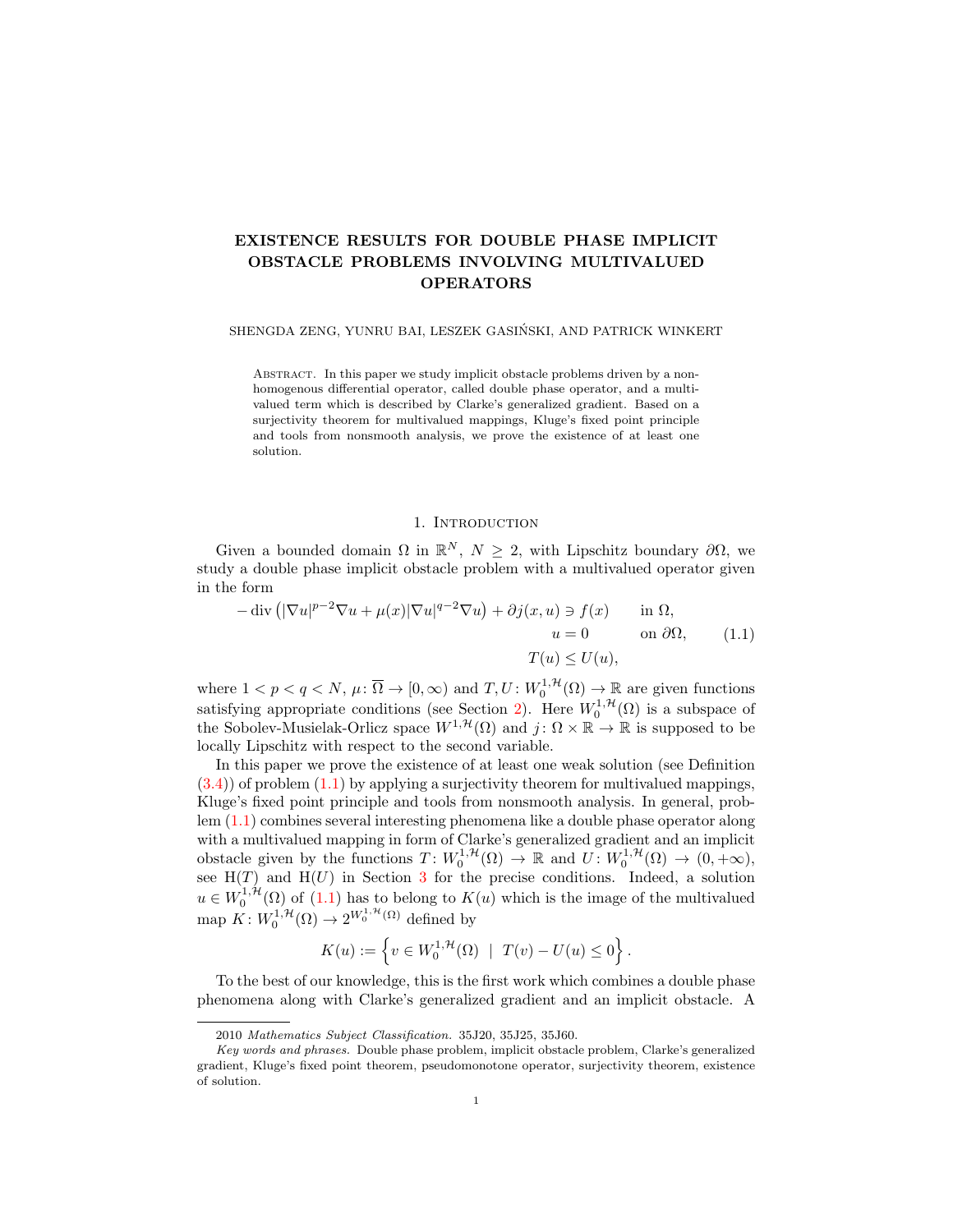main tool in our treatment will be a surjectivity result of Le [\[24\]](#page-16-0) for multivalued mappings generated by the sum of a maximal monotone multivalued operator and a bounded multivalued pseudomonotone mapping.

One difficulty in the study of  $(1.1)$  is the occurrence of the so-called double phase operator defined by

$$
-\operatorname{div}\left( |\nabla u|^{p-2}\nabla u + \mu(x)|\nabla u|^{q-2}\nabla u\right), \quad u \in W_0^{1,\mathcal{H}}(\Omega),
$$

where  $1 < p < q < N$ . Although this operator looks like the  $(p, q)$ -differential operator the difference is the weight function  $\mu: \overline{\Omega} \to [0, \infty)$  which can have values in zero. That means we cannot search for weak solutions in the usual Sobolev space  $W_0^{1,p}(\Omega)$ , we need a certain type of a Sobolev-Musielak-Orlicz space equipped with the Luxemburg norm, see Section [2](#page-1-0) for its definition. The idea to treat problems driven by the double phase operators goes back to the 80s and the work of Zhikov [\[36\]](#page-16-1) who introduced such classes of operators to describe models of strongly anisotropic materials by treating the functional

<span id="page-1-1"></span>
$$
\omega \mapsto \int \left( |\nabla \omega|^p + \mu(x) |\nabla \omega|^q \right) dx, \tag{1.2}
$$

see also Zhikov [\[37,](#page-16-2) [38\]](#page-16-3) and the monograph of Zhikov-Kozlov-Oleinik [\[39\]](#page-16-4). Integral functionals of the form [\(1.2\)](#page-1-1) have been considered by several authors concerning regularity results and non-standard growth, see for example, Baroni-Colombo-Mingione [\[4,](#page-15-0) [5,](#page-15-1) [7\]](#page-15-2), Baroni-Kussi-Mingione [\[6\]](#page-15-3), Cupini-Marcellini-Mascolo [\[16\]](#page-16-5), Colombo-Mingione [\[14,](#page-16-6) [15\]](#page-16-7), Marcellini [\[27\]](#page-16-8), [\[28\]](#page-16-9) and the references therein.

In the case of single-valued equations in the whole space we refer to the works of Colasuonno-Squassina [\[13\]](#page-16-10), Gasiński-Papageorgiou [\[17,](#page-16-11) Proposition 3.4], Gasiński-Winkert [\[20,](#page-16-12) [21\]](#page-16-13), Liu-Dai [\[26\]](#page-16-14), Perera-Squassina [\[33\]](#page-16-15) concerning existence and multiplicity results.

Works which are closely related to our paper dealing with certain types of double phase problems or multivalued problems can be found in Bahrouni-Rădulescu-Repovš  $[1]$ , Bahrouni-Rădulescu-Winkert  $[2, 3]$  $[2, 3]$ , Carl-Le-Motreanu  $[9]$ , Cencelj-Rădulescu-Repovš  $[10]$ , Clarke  $[12]$ , Gasiński-Papageorgiou  $[18, 19]$  $[18, 19]$ , Papageorgiou-Rădulescu-Repovš  $[30, 31]$  $[30, 31]$ , Rădulescu  $[34]$ , Zhang-Rădulescu  $[35]$  and the references therein.

The paper is organized as follows. In Section [2](#page-1-0) we recall the definition of the used function spaces, some embedding results and we state the surjectivity results of Le [\[24\]](#page-16-0) for multivalued mappings as well as Kluge's fixed point theorem. In Section [3](#page-5-0) we present the full assumptions on the data of problem [\(1.1\)](#page-0-0), give the definition of the weak solution and consider an auxiliary problem defined in [\(3.7\)](#page-7-1). Next, we prove some properties of the solution set of [\(3.7\)](#page-7-1) stated as Theorem [3.6](#page-8-0) whose proof is mainly based on tools from nonsmooth analysis in terms of multivalued mappings. Taking these results into account we are able to prove our main result which says that the solution set of  $(1.1)$  is nonempty, bounded and weakly closed in  $W_0^{1, \mathcal{H}}(\Omega)$ , see Theorem [3.5.](#page-7-2)

### 2. Preliminaries

<span id="page-1-0"></span>In the whole paper we suppose that  $\Omega$  is a bounded domain in  $\mathbb{R}^N$ . Given  $1 \leq r \leq \infty$ ,  $L^r(\Omega)$  and  $L^r(\Omega;\mathbb{R}^N)$  stand for the usual Lebesgue spaces equipped with the norm  $\|\cdot\|_p$  while  $W^{1,r}(\Omega)$  and  $W^{1,r}_0(\Omega)$  denote the Sobolev spaces endowed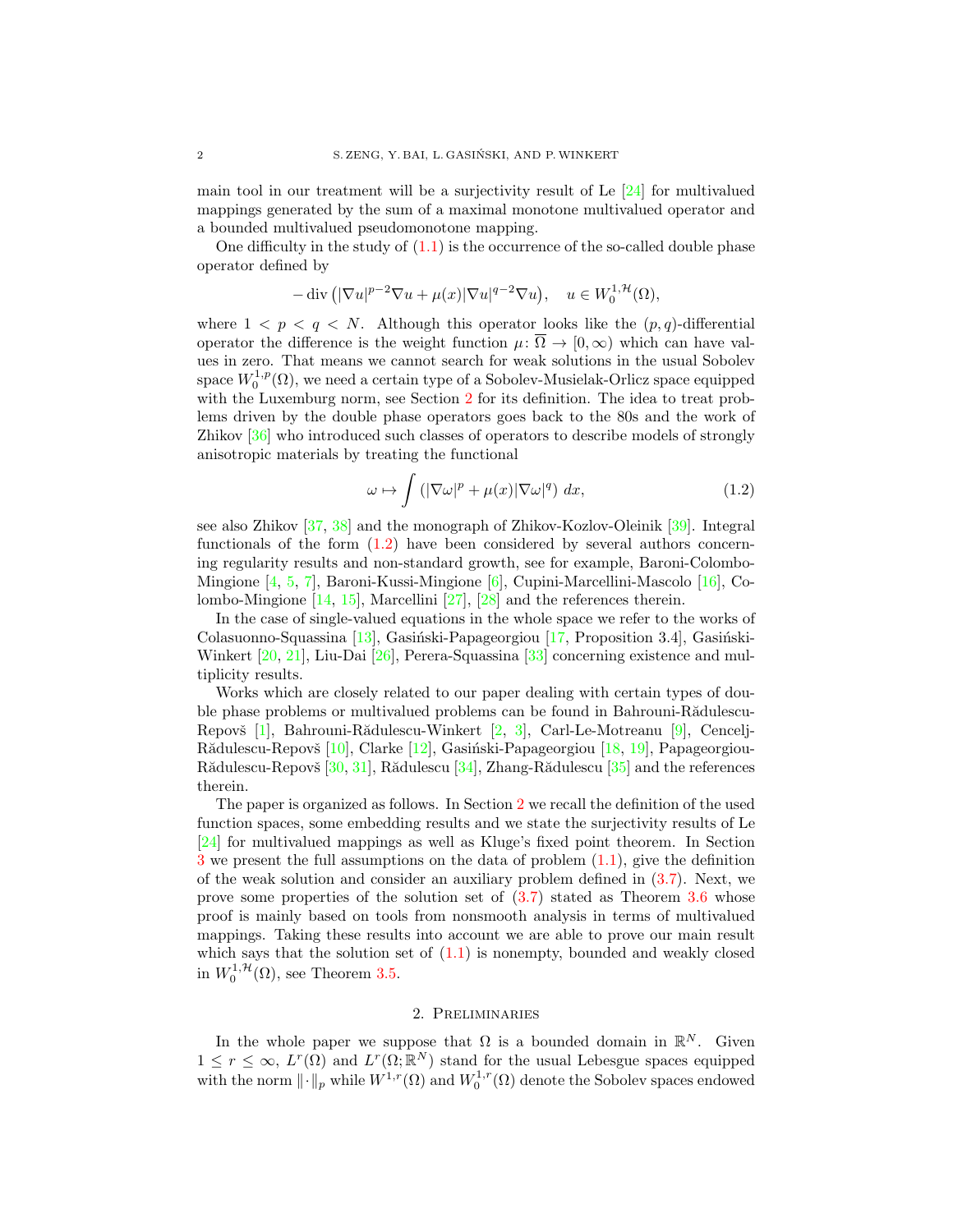with the norms  $\|\cdot\|_{1,r}$  and  $\|\cdot\|_{1,r,0}$ , respectively. By r', we denote the conjugate of  $r \in (1, \infty)$ , that is,  $\frac{1}{r} + \frac{1}{r'} = 1$ .

For the weight function in  $(1.1)$  we suppose the following condition:

H( $\mu$ ):  $\mu$ :  $\overline{\Omega} \to [0,\infty)$  is Lipschitz continuous and  $1 < p < q < N$  are chosen such that

$$
\frac{q}{p} < 1 + \frac{1}{N}.
$$

Set  $\mathbb{R}_+ := [0, \infty)$  and consider the modular function  $\mathcal{H} \colon \Omega \times \mathbb{R}_+ \to \mathbb{R}_+$  given by  $\mathcal{H}(x,t) = t^p + \mu(x)t^q$  for all  $(x,t) \in \Omega \times \mathbb{R}_+$ .

The Musielak-Orlicz space  $L^{\mathcal{H}}(\Omega)$  is defined by

$$
L^{\mathcal{H}}(\Omega) = \left\{ u \mid u : \Omega \to \mathbb{R} \text{ is measurable and } \rho_{\mathcal{H}}(u) := \int_{\Omega} \mathcal{H}(x, |u|) dx < +\infty \right\}
$$

equipped with the Luxemburg norm

$$
||u||_{\mathcal{H}} = \inf \left\{ \tau > 0 \mid \rho_{\mathcal{H}} \left( \frac{u}{\tau} \right) \leq 1 \right\}.
$$

The space  $L^{\mathcal{H}}(\Omega)$  is uniformly convex and so a reflexive Banach space. Furthermore, we introduce the seminormed function space  $L^q_\mu(\Omega)$ 

$$
L^q_\mu(\Omega) = \left\{ u \; \Big| \; u : \Omega \to \mathbb{R} \text{ is measurable and } \int_\Omega \mu(x) |u|^q \, dx < +\infty \right\}
$$

endowed with the seminorm

$$
||u||_{q,\mu} = \left(\int_{\Omega} \mu(x)|u|^q dx\right)^{\frac{1}{q}}
$$

From Colasuonno-Squassina  $[13,$  Proposition 2.15 (i), (iv) and (v)] we know that the embeddings

$$
L^q(\Omega) \hookrightarrow L^{\mathcal{H}}(\Omega) \hookrightarrow L^p(\Omega) \cap L^q_{\mu}(\Omega)
$$

are continuous and so, by a simple calculation, we have

$$
\min\left\{||u||_{\mathcal{H}}^{p},\|u\|_{\mathcal{H}}^{q}\right\} \leq \|u\|_{p}^{p} + \|u\|_{q,\mu}^{q} \leq \max\left\{||u\|_{\mathcal{H}}^{p},\|u\|_{\mathcal{H}}^{q}\right\} \tag{2.1}
$$

<span id="page-2-0"></span>.

for all  $u \in L^{\mathcal{H}}(\Omega)$ .

The corresponding Sobolev-Musielak-Orlicz space  $W^{1, \mathcal{H}}(\Omega)$  is defined by

$$
W^{1,\mathcal{H}}(\Omega) = \left\{ u \in L^{\mathcal{H}}(\Omega) : |\nabla u| \in L^{\mathcal{H}}(\Omega) \right\}
$$

and is equipped with the norm

$$
||u||_{1,\mathcal{H}} = ||\nabla u||_{\mathcal{H}} + ||u||_{\mathcal{H}},
$$

where  $\|\nabla u\|_{\mathcal{H}} = \|\nabla u\|_{\mathcal{H}}.$ 

The Sobolev-Musielak-Orlicz space with zero traces, denoted by  $W_0^{1, \mathcal{H}}(\Omega)$ , is the completion of  $C_0^{\infty}(\Omega)$  in  $W^{1,\mathcal{H}}(\Omega)$ , that is,

$$
W_0^{1,\mathcal{H}}(\Omega) = \overline{C_0^{\infty}(\Omega)}^{W^{1,\mathcal{H}}(\Omega)}.
$$

From the assumption on  $\mu: \overline{\Omega} \to \mathbb{R}_+$  in  $H(\mu)$  combined with Colasuonno-Squassina [\[13,](#page-16-10) Proposition 2.18], it is known that

$$
||u||_{1,\mathcal{H},0} = ||\nabla u||_{\mathcal{H}} \quad \text{for all } u \in W_0^{1,\mathcal{H}}(\Omega),
$$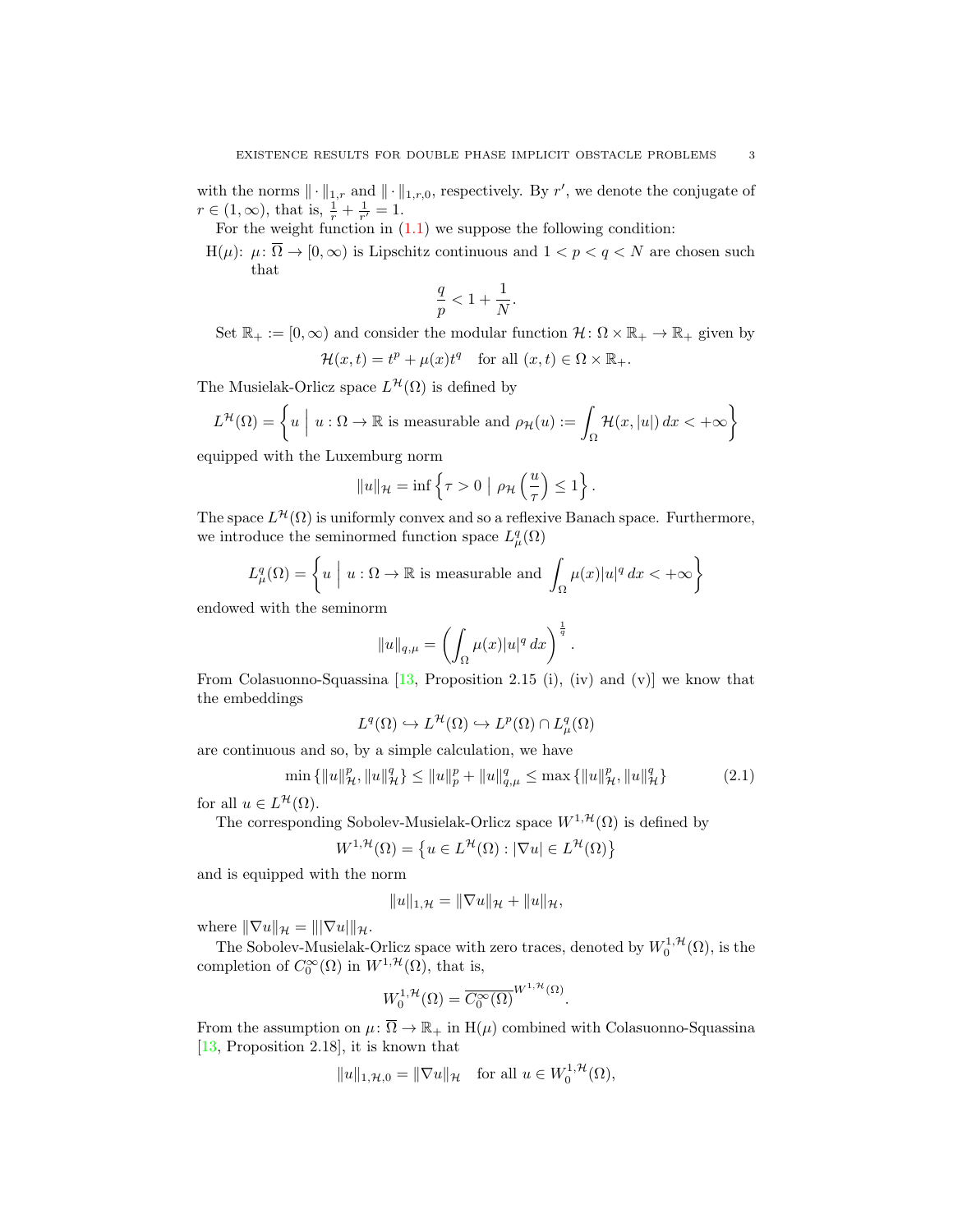defines an equivalent norm on  $W_0^{1,\mathcal{H}}(\Omega)$ . Based on this we obtain directly from  $(2.1)$  that

$$
\min\left\{\|u\|_{1,\mathcal{H},0}^p,\|u\|_{1,\mathcal{H},0}^q\right\} \le \|\nabla u\|_p^p + \|\nabla u\|_{q,\mu}^q \le \max\left\{\|u\|_{1,\mathcal{H},0}^p,\|u\|_{1,\mathcal{H},0}^q\right\} \tag{2.2}
$$

is true for all  $u \in W_0^{1,\mathcal{H}}(\Omega)$ . Moreover, both spaces  $W^{1,\mathcal{H}}(\Omega)$  and  $W_0^{1,\mathcal{H}}(\Omega)$  are uniformly convex and so reflexive Banach spaces as well.

From Colasuonno-Squassina [\[13,](#page-16-10) Proposition 2.15] we know that the embedding

<span id="page-3-4"></span>
$$
W_0^{1, \mathcal{H}}(\Omega) \hookrightarrow L^r(\Omega) \tag{2.3}
$$

is compact for each  $1 < r < p^*$ , where  $p^*$  stands for the critical exponent to p given by

<span id="page-3-3"></span>
$$
p^*:=\frac{Np}{N-p}.
$$

Let us recall some properties of the eigenvalue problem for the r-Laplacian  $(1 \lt \mathcal{C})$  $r < \infty$ ) with homogeneous Dirichlet boundary condition given by

<span id="page-3-1"></span><span id="page-3-0"></span>
$$
-\Delta_r u = \lambda |u|^{r-2}u \quad \text{in } \Omega,
$$
  
 
$$
u = 0 \quad \text{on } \partial\Omega.
$$
 (2.4)

It is known that the set  $\sigma_r$  has a smallest element  $\lambda_{1,r}$  which is positive, isolated, simple and it can be variationally characterized through

$$
\lambda_{1,r} = \inf \left\{ \frac{\|\nabla u\|_r^r}{\|u\|_r^r} : u \in W_0^{1,r}(\Omega), u \neq 0 \right\},\
$$

see Lê  $[25]$ .

Let  $A: W_0^{1,\mathcal{H}}(\Omega) \to W_0^{1,\mathcal{H}}(\Omega)^*$  be the operator defined by

$$
\langle A(u), v \rangle_{\mathcal{H}} := \int_{\Omega} \left( |\nabla u|^{p-2} \nabla u + \mu(x) |\nabla u|^{q-2} \nabla u \right) \cdot \nabla v \, dx,\tag{2.5}
$$

for  $u, v \in W_0^{1,\mathcal{H}}(\Omega)$ , where  $\langle \cdot, \cdot \rangle_{\mathcal{H}}$  stands for the duality pairing between  $W_0^{1,\mathcal{H}}(\Omega)$ and its dual space  $W_0^{1,\mathcal{H}}(\Omega)^*$ . The properties of the operator  $A: W_0^{1,\mathcal{H}}(\Omega) \to$  $W_0^{1, \mathcal{H}}(\Omega)^*$  can be summarized as follows, see Liu-Dai [\[26\]](#page-16-14).

<span id="page-3-2"></span>**Proposition 2.1.** The operator A defined by  $(2.5)$  is bounded, continuous, monotone (hence maximal monotone) and of type  $(S_+)$ .

The notion of pseudomonotonicity for multivalued operators is recalled in the next definition.

**Definition 2.2.** Let X be a real reflexive Banach space. The operator  $A: X \to 2^{X^*}$ is called pseudomonotone if the following conditions hold:

- (i) the set  $A(u)$  is nonempty, bounded, closed and convex for all  $u \in X$ ;
- (ii) A is upper semicontinuous from each finite-dimensional subspace of X to the weak topology on  $X^*$ ;
- (iii) if  $\{u_n\} \subset X$  with  $u_n \rightharpoonup u$  in X and if  $u_n^* \in A(u_n)$  is such that

$$
\limsup_{n \to \infty} \langle u_n^*, u_n - u \rangle_{X^* \times X} \le 0,
$$

then to each element  $v \in X$ , exists  $u^*(v) \in A(u)$  with

$$
\langle u^*(v), u-v\rangle_{X^*\times X} \le \liminf_{n\to\infty} \langle u_n^*, u_n-v\rangle_{X^*\times X}.
$$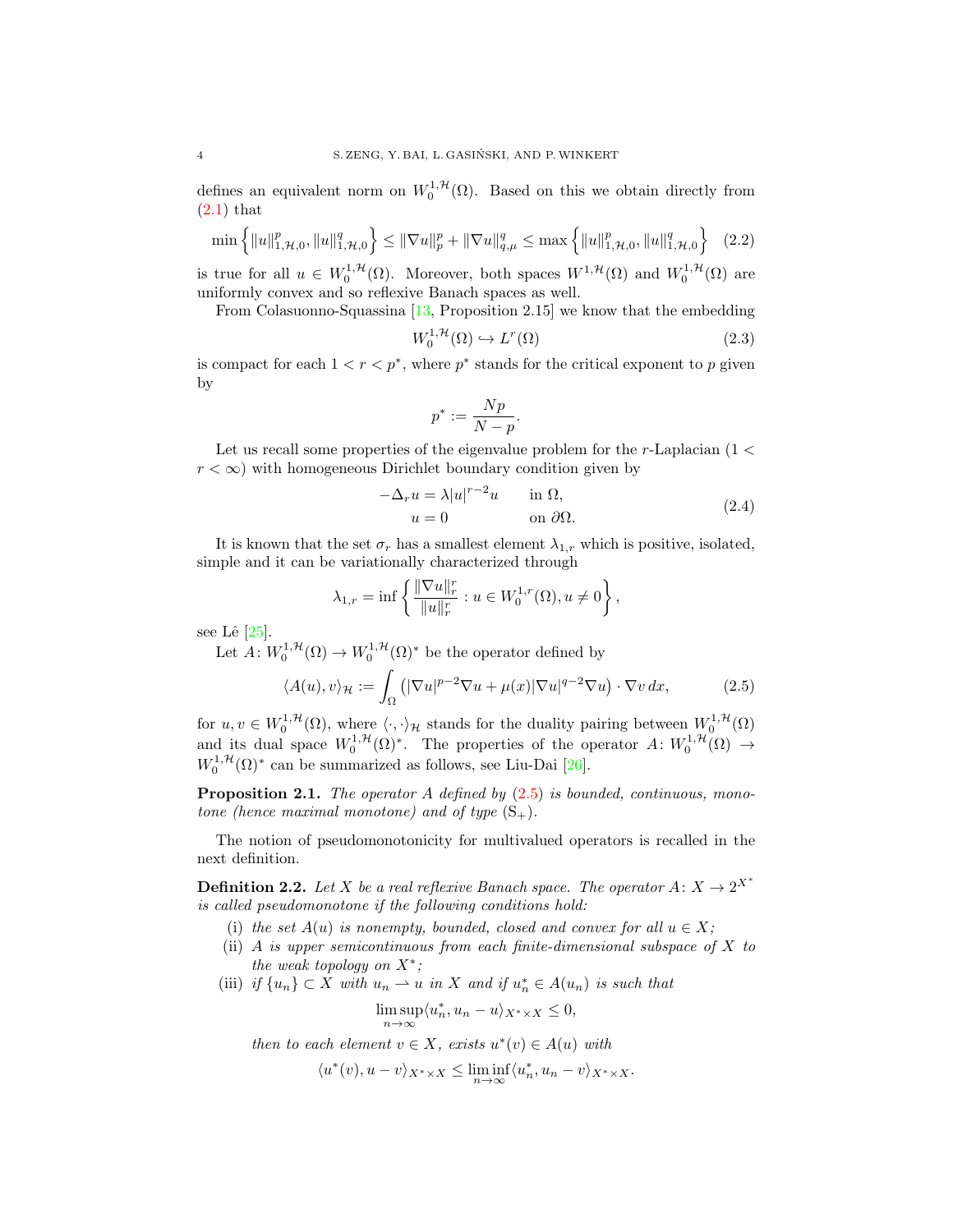Let X be a real Banach space with its dual space  $X^*$ . A function  $J: X \to \mathbb{R}$  is said to be locally Lipschitz at  $u \in X$  if there exist a neighborhood  $N(u)$  of u and a constant  $L_u > 0$  such that

$$
|J(w) - J(v)| \le L_u \|w - v\|_X \quad \text{for all } w, v \in N(u).
$$

**Definition 2.3.** Let  $J: X \to \mathbb{R}$  be a locally Lipschitz function and let  $u, v \in X$ . The generalized directional derivative  $J^{\circ}(u; v)$  of J at the point u in the direction v is defined by

$$
J^{o}(u; v) := \limsup_{w \to u, t \downarrow 0} \frac{J(w + tv) - J(w)}{t}.
$$

The generalized gradient  $\partial J: X \to 2^{X^*}$  of  $J: X \to \mathbb{R}$  is defined by

$$
\partial J(u) := \{ \xi \in X^* \mid J^{\circ}(u; v) \ge \langle \xi, v \rangle_{X^* \times X} \text{ for all } v \in X \} \text{ for all } u \in X.
$$

The next proposition collects some basic results, see for example, Migórski-Ochal-Sofonea [\[29,](#page-16-24) Proposition 3.23].

<span id="page-4-2"></span>**Proposition 2.4.** Let  $J: X \to \mathbb{R}$  be locally Lipschitz with Lipschitz constant  $L_u >$ 0 at  $u \in X$ . Then we have the following:

(i) The function  $v \mapsto J^{\circ}(u; v)$  is positively homogeneous, subadditive, and satisfies

$$
|J^{\circ}(u;v)| \le L_u ||v||_X \quad \text{for all } v \in X.
$$

- (ii) The function  $(u, v) \mapsto J^{\circ}(u; v)$  is upper semicontinuous.
- (iii) For each  $u \in X$ ,  $\partial J(u)$  is a nonempty, convex, and weak<sup>\*</sup> compact subset of  $X^*$  with  $\|\xi\|_{X^*} \leq L_u$  for all  $\xi \in \partial J(u)$ .
- (iv)  $J^{\circ}(u; v) = \max \{\langle \xi, v \rangle_{X^* \times X} \mid \xi \in \partial J(u)\}\$  for all  $v \in X$ .
- (v) The multivalued function  $X \ni u \mapsto \partial J(u) \subset X^*$  is upper semicontinuous from X into  $w^*$ -X<sup>\*</sup>.

Since our results are based on fixed point results, so we now recall the fixed point theorem of Kluge [\[23\]](#page-16-25).

<span id="page-4-0"></span>Theorem 2.5. Let Z be a real reflexive Banach space and let  $C \subset Z$  be nonempty, closed and convex. Assume that  $\Psi: C \to 2^C$  is a multivalued mapping such that for every  $u \in C$ , the set  $\Psi(u)$  is nonempty, closed, and convex and the graph of  $\Psi$ is sequentially weakly closed. If either C is bounded or  $\Psi(C)$  is bounded, then the map  $\Psi$  has at least one fixed point in C.

Finally, we end this section by recalling the following surjectivity theorem for multivalued mappings which was proved by Le  $[24,$  Theorem 2.2]. We use the notation  $B_R(0) := \{u \in X : ||u||_X < R\}.$ 

<span id="page-4-1"></span>**Theorem 2.6.** Let X be a real reflexive Banach space, let  $F: D(F) \subset X \to 2^{X^*}$  be a maximal monotone operator, let  $G: D(G) = X \rightarrow 2^{X^*}$  be a bounded multivalued pseudomonotone operator and let  $L \in X^*$ . Assume that there exist  $u_0 \in X$  and  $R \ge ||u_0||_X$  such that  $D(F) \cap B_R(0) \neq \emptyset$  and

$$
\langle \xi + \eta - L, u - u_0 \rangle_{X^* \times X} > 0
$$

for all  $u \in D(F)$  with  $||u||_X = R$ , for all  $\xi \in F(u)$  and for all  $\eta \in G(u)$ . Then the inclusion

$$
F(u) + G(u) \ni L
$$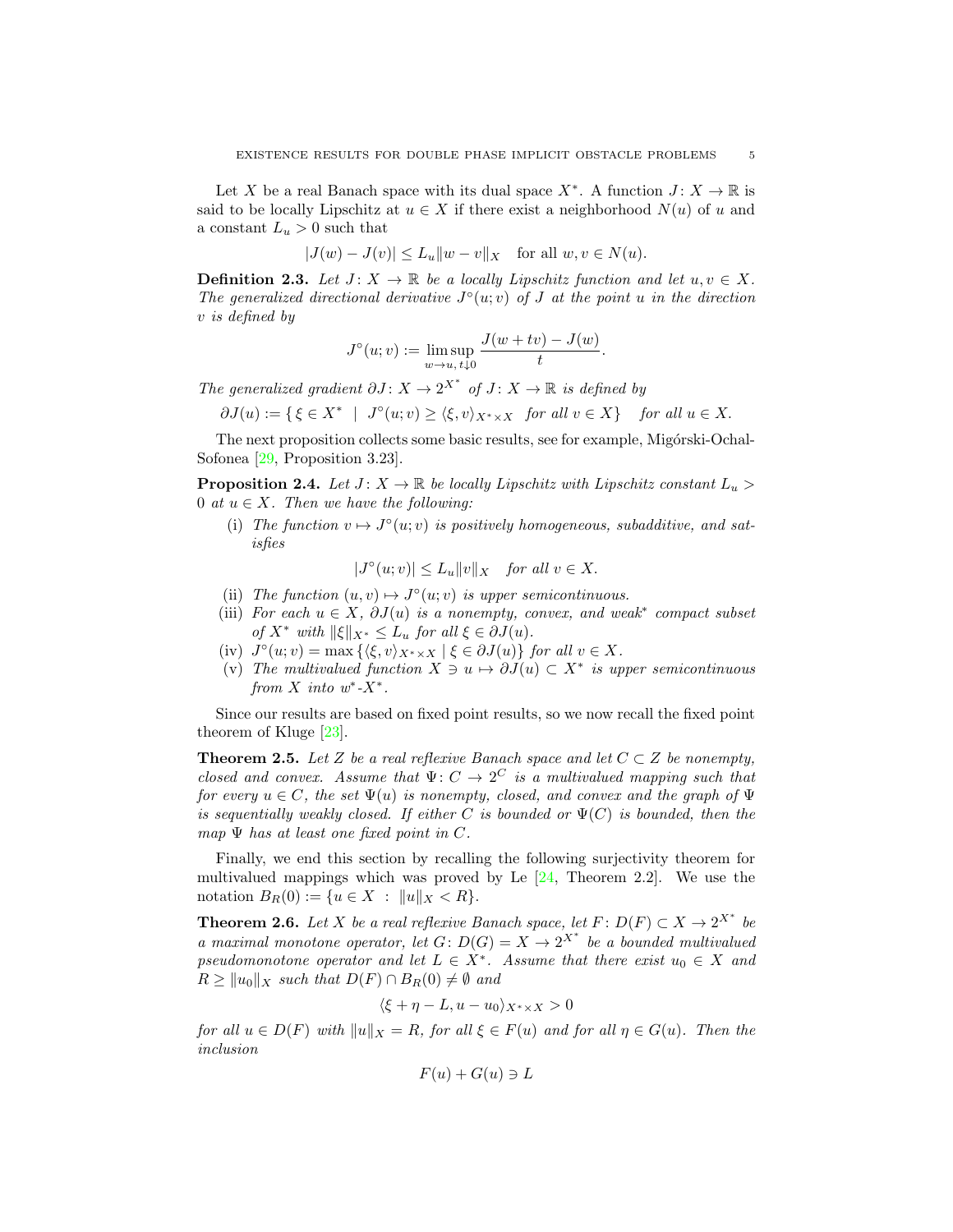<span id="page-5-0"></span>has a solution in  $D(F)$ .

### 3. Main results

We impose the following assumptions for the data of problem  $(1.1)$ .

 $H(f)$ :  $f \in L^{p'}(\Omega)$ .

 $H(j): j: \Omega \times \mathbb{R} \to \mathbb{R}$  is such that

- (i)  $x \mapsto j(x, s)$  is measurable for all  $s \in \mathbb{R}$  and there exists a function  $l \in L^{q_1}(\Omega)$  with  $q_1 \in (1,p^*)$  such that the function  $x \mapsto j(x, l(x))$ belongs to  $L^1(\Omega)$ ;
- (ii)  $s \mapsto j(x, s)$  is locally Lipschitz continuous for a. a.  $x \in \Omega$ .
- (iii) there exist  $\theta \geq 1$  with  $\theta \leq \min\{q_1, p\}$ ,  $\alpha_j \geq 0$  with  $\alpha_j < \lambda_{1,p}^{-1} \delta_\theta$  and  $\beta_j \in L^1_+(\Omega)$  such that

$$
j^{\circ}(x, s; -s) \leq \alpha_j |s|^{\theta} + \beta_j(x)
$$

for a. a.  $x \in \Omega$  and for all  $s \in \mathbb{R}$ , where  $\delta_{\theta}$  is defined by

$$
\delta_{\theta} = \begin{cases} 1 & \text{if } \theta = p, \\ +\infty & \text{otherwise,} \end{cases}
$$

and  $\lambda_{1,p}$  denotes the first eigenvalue of the Dirichlet eigenvalue problem for the  $p$ -Laplacian, see  $(2.4)$ ;

(iv) there exist  $c_j \geq 0$  and  $\gamma_j \in L^{\frac{q_1}{q_1-1}}_+(\Omega)$  satisfying

$$
|\xi| \le c_j |r|^{q_1 - 1} + \gamma_j(x)
$$

for a. a.  $x \in \Omega$ , for all  $\xi \in \partial j(x, s)$  and for all  $s \in \mathbb{R}$ , where  $\partial j(x, s)$ stands for the generalized gradient of  $j$  with respect to the variable  $s$ and  $q_1$  is given in (i);

(v) there exists a constant  $m_j \geq 0$  such that

$$
(\xi_1 - \xi_2)(s_1 - s_2) \ge -m_j|s_1 - s_2|^p
$$

for a. a.  $x \in \Omega$  and for all  $s_1, s_2 \in \mathbb{R}$  whenever  $\xi_1 \in \partial j(x, s_1)$  and  $\xi_2 \in \partial j(x, s_2)$ .

 $H(T)$ :  $T: W_0^{1,\mathcal{H}}(\Omega) \to \mathbb{R}$  is positively homogeneous and subadditive such that

<span id="page-5-1"></span>
$$
T(u) \le \limsup_{n \to \infty} T(u_n)
$$
\n(3.1)

whenever  $\{u_n\} \subset W_0^{1,\mathcal{H}}(\Omega)$  is such that  $u_n \rightharpoonup u$  in  $W_0^{1,\mathcal{H}}(\Omega)$  for some  $u \in W_0^{1, \mathcal{H}}(\Omega).$ 

 $H(U): U: W_0^{1,\mathcal{H}}(\Omega) \to (0, +\infty)$  is weakly continuous, that is, for any sequence  ${u_n} \subset W_0^{1,\mathcal{H}}(\Omega)$  such that  $u_n \rightharpoonup u$  for some  $u \in W_0^{1,\mathcal{H}}(\Omega)$ , we have

$$
U(u_n) \to U(u).
$$

<span id="page-5-2"></span>**Remark 3.1.** (a) Assumption  $H(j)(v)$  is usually called the relaxed monotone condition for the locally Lipschitz function  $s \mapsto j(x, s)$ , see for example, Migórski-Ochal-Sofonea [\[29\]](#page-16-24). It is equivalent to the inequality

$$
j^{\circ}(x, s_1; s_2 - s_1) + j^{\circ}(x, s_2; s_1 - s_2) \le m_j |s_1 - s_2|^p
$$

for a. a.  $x \in \Omega$  and for all  $s_1, s_2 \in \mathbb{R}$ .

(b) Positive homogeneity and subadditivity of T imply that T is also a convex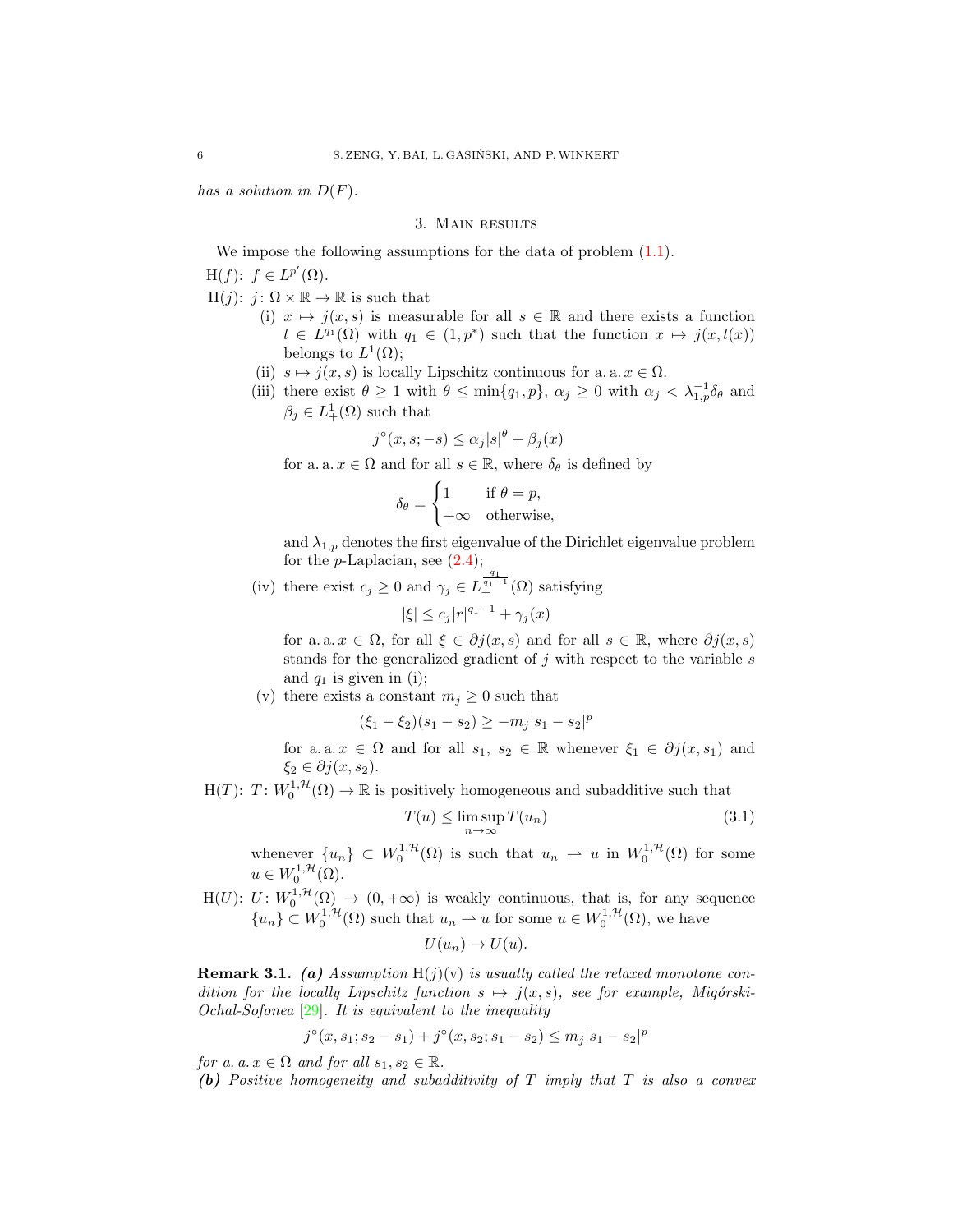function. On the other hand, it is not difficult to see that if  $T \colon W_0^{1,\mathcal{H}}(\Omega) \to \mathbb{R}$  is lower semicontinuous, then inequality [\(3.1\)](#page-5-1) holds automatically.

We introduce the following multivalued map  $K: W_0^{1,\mathcal{H}}(\Omega) \to 2^{W_0^{1,\mathcal{H}}(\Omega)}$  defined by

$$
K(u) := \left\{ v \in W_0^{1, \mathcal{H}}(\Omega) \mid T(v) - U(u) \le 0 \right\}
$$
 (3.2)

for all  $u \in W_0^{1, \mathcal{H}}(\Omega)$ .

<span id="page-6-3"></span>**Lemma 3.2.** Let  $U: W_0^{1, H}(\Omega) \to (0, +\infty)$  and  $T: W_0^{1, H}(\Omega) \to \mathbb{R}$  be such that  $H(T)$  holds. Then, for each  $u \in W_0^{1,\mathcal{H}}(\Omega)$ , the set  $K(u)$  is nonempty, closed and convex in  $W_0^{1,\mathcal{H}}(\Omega)$ .

*Proof.* For any fixed  $u \in W_0^{1,\mathcal{H}}(\Omega)$  it is clear that  $U(u) > 0$ . Since T is positively homogeneous, we have  $T(0) = 0$ . This implies  $T(0) = 0 < U(u)$ , that is,  $0 \in K(u)$ and so,  $K(u)$  is nonempty.

Let  $\{v_n\} \subset K(u)$  be a sequence such that  $v_n \to v$  in  $W_0^{1,\mathcal{H}}(\Omega)$  for some  $v \in$  $W_0^{1, \mathcal{H}}(\Omega)$ . Hence, for each  $n \in \mathbb{N}$ , one has

<span id="page-6-1"></span>
$$
T(v_n) \le U(u).
$$

Passing to the upper limit as  $n \to \infty$  and taking inequality [\(3.1\)](#page-5-1) into account, we obtain

$$
T(v) \le \limsup_{n \to \infty} T(v_n) \le U(u).
$$

Hence,  $v \in K(u)$  which shows that  $K(u)$  is closed.

Let  $v_1, v_2 \in K(u)$  and  $t \in (0, 1)$  be arbitrary. We set  $v_t = tv_1 + (1 - t)v_2$ . Then, we have  $T(v_i) \le U(u)$  for  $i = 1, 2$ . By the convexity of T, see Remark [3.1,](#page-5-2) it follows that

$$
T(v_t) \le tT(v_1) + (1-t)T(v_2) \le tU(u) + (1-t)U(u) = U(u).
$$

Thus  $v_t \in K(u)$ . Therefore, we conclude that  $K(u)$  is a convex set in  $W_0^{1,\mathcal{H}}(\Omega)$ .  $\Box$ 

Let us introduce the functional  $J: L^{q_1}(\Omega) \to \mathbb{R}$  defined by

$$
J(u) := \int_{\Omega} j(x, u(x)) dx \quad \text{for all } u \in L^{q_1}(\Omega). \tag{3.3}
$$

From hypotheses  $H(j)$  and the definition of J in [\(3.3\)](#page-6-0), the next lemma is a direct consequence of Migórski-Ochal-Sofonea [\[29,](#page-16-24) Theorem 3.47].

<span id="page-6-2"></span>**Lemma 3.3.** Under the assumptions  $H(j)(i)$ –(iv), the following hold:

(i)  $J: L^{q_1}(\Omega) \to \mathbb{R}$  is locally Lipschitz continuous;

(ii) there hold

<span id="page-6-0"></span>
$$
J^{\circ}(u; v) \leq \int_{\Omega} j^{\circ}(x, u(x); v(x)) dx,
$$

$$
J^{\circ}(u; -u) \leq \alpha_j \|u\|_{\theta}^{\theta} + \|\beta_j\|_1
$$

for all  $u, v \in L^{q_1}(\Omega)$ ;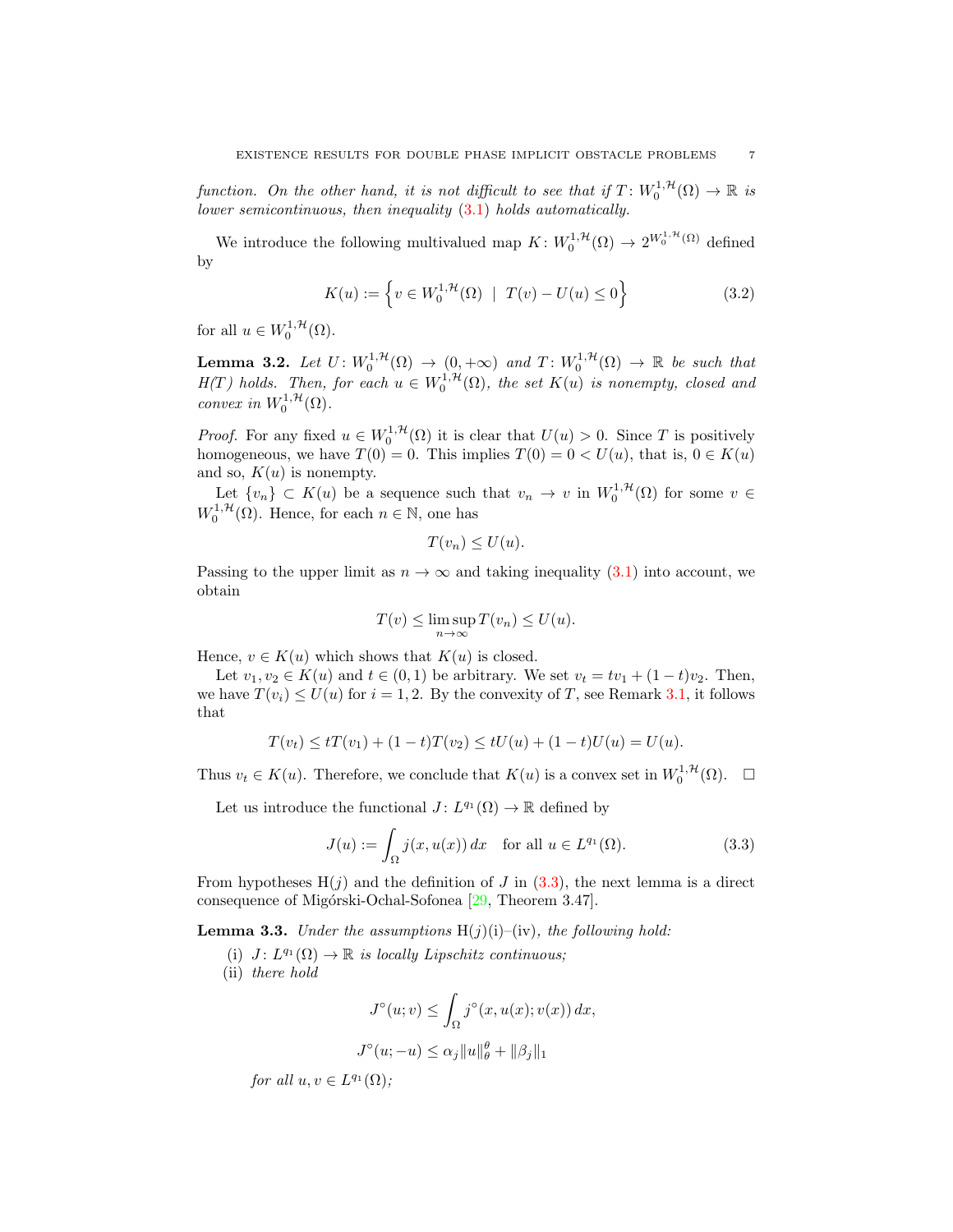(iii) for each  $u \in L^{q_1}(\Omega)$ , one has

$$
\partial J(u) \subset \int_{\Omega} \partial j(x, u(x)) dx,
$$
  

$$
\|\xi\|_{q'_1} \le c_J(1 + \|u\|_{q_1}^{q_1 - 1}) \quad \text{for all } \xi \in \partial J(u)
$$

with some  $c_J > 0$ .

Moreover, if condition  $H(j)(v)$  holds, then the inequality

<span id="page-7-5"></span>
$$
J^{\circ}(u;v-u) + J^{\circ}(v;u-v) \le m_j \|u-v\|_p^p \tag{3.4}
$$

is satisfied for all  $u, v \in W_0^{1, H}(\Omega)$ .

The weak solutions for problem  $(1.1)$  are understood in the following sense.

<span id="page-7-0"></span>**Definition 3.4.** We say that  $u \in W_0^{1,\mathcal{H}}(\Omega)$  is a weak solution of problem [\(1.1\)](#page-0-0) if  $u \in K(u)$  and

$$
\int_{\Omega} \left( |\nabla u|^{p-2} \nabla u \cdot \nabla (v - u) + \mu(x) |\nabla u|^{q-2} \nabla u \cdot \nabla (v - u) \right) dx
$$

$$
+ \int_{\Omega} j^{\circ}(x, u; v - u) dx \ge \int_{\Omega} f(x) (v - u) dx
$$

for all  $v \in K(u)$ , where the multivalued function K is given by  $(3.2)$ .

Our main results read as follows.

<span id="page-7-2"></span>**Theorem 3.5.** Assume that  $H(\mu)$ ,  $H(f)$ ,  $H(j)$ ,  $H(T)$  and  $H(U)$  are satisfied. If  $p \geq 2$  and the smallness condition

<span id="page-7-4"></span><span id="page-7-3"></span>
$$
m_j \lambda_{1,p}^{-1} < c(p),\tag{3.5}
$$

holds, then the set of solutions for problem  $(1.1)$ , denoted by S, is nonempty, bounded and weakly closed in  $W_0^{1,\mathcal{H}}(\Omega)$ , where  $c(p) > 0$  is the largest constant such that

$$
(|x|^{p-2}x - |y|^{p-2}y) \cdot (x - y) \ge c(p)|x - y|^p \quad \text{for all } x, y \in \mathbb{R}^N.
$$

From Lemma [3.3\(](#page-6-2)ii) we see that if  $u \in W_0^{1,\mathcal{H}}(\Omega)$  solves the following problem: Find  $u \in W_0^{1, H}(\Omega)$  such that  $u \in K(u)$  and

$$
\int_{\Omega} \left( |\nabla u|^{p-2} \nabla u \cdot \nabla (v - u) + \mu(x) |\nabla u|^{q-2} \nabla u \cdot \nabla (v - u) \right) dx
$$
\n
$$
+ J^{\circ}(u; v - u) \ge \int_{\Omega} f(x) (v - u) dx
$$
\n(3.6)

for all  $v \in K(u)$ , then u is also a weak solution of problem [\(1.1\)](#page-0-0). Based on this fact, in the sequel, we are going to explore the existence of solutions for problem [\(3.6\)](#page-7-3).

To this end, we now introduce the following auxiliary problem: For given  $w \in W_0^{1, \mathcal{H}}(\Omega)$ , find  $u \in K(w)$  such that

<span id="page-7-1"></span>
$$
\int_{\Omega} \left( |\nabla u|^{p-2} \nabla u \cdot \nabla (v - u) + \mu(x) |\nabla u|^{q-2} \nabla u \cdot \nabla (v - u) \right) dx
$$
\n
$$
+ J^{\circ}(u; v - u) \ge \int_{\Omega} f(x) (v - u) dx
$$
\n(3.7)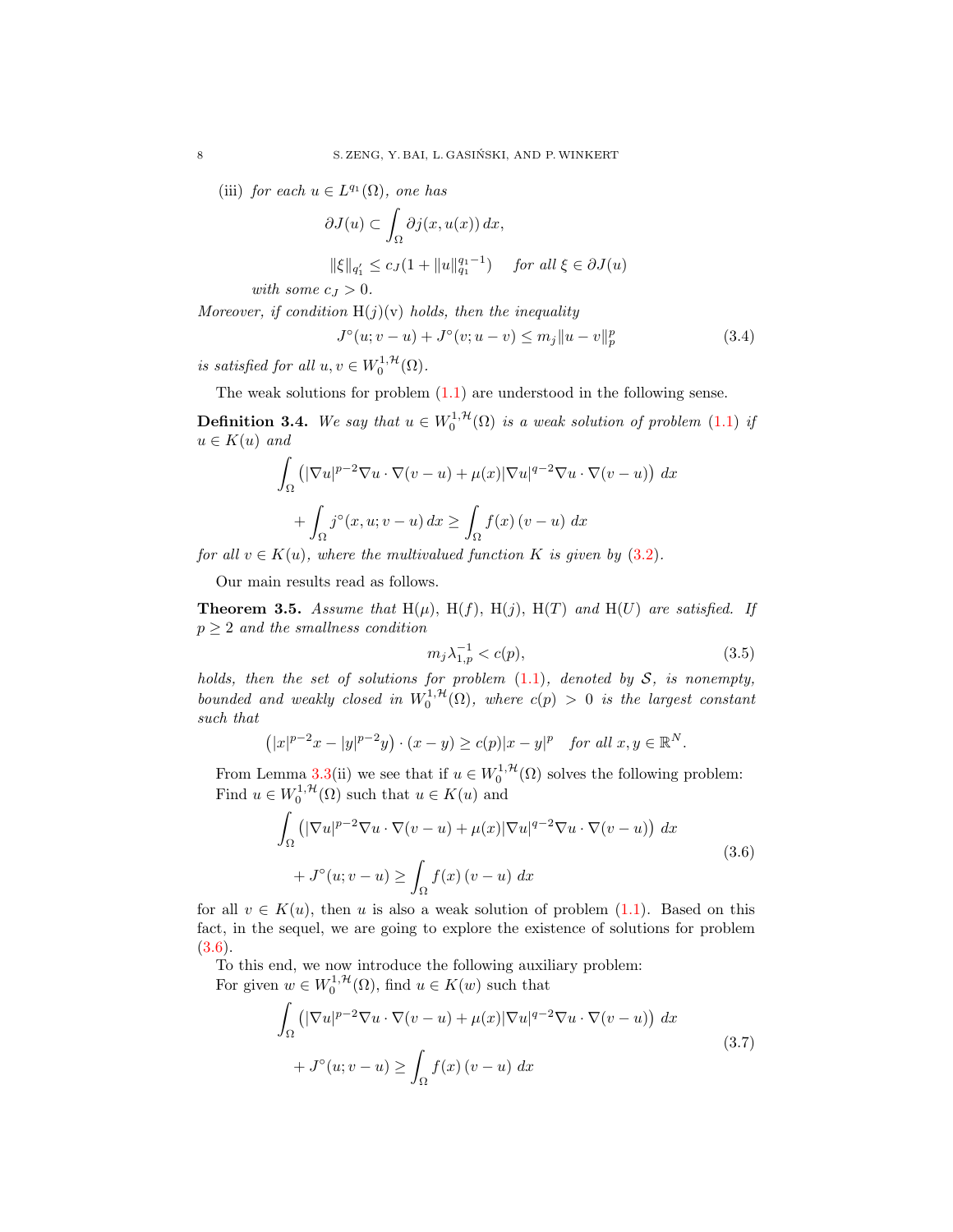for all  $v \in K(w)$ . Setting the multivalued  $\Gamma: W_0^{1, \mathcal{H}}(\Omega) \to 2^{W_0^{1, \mathcal{H}}(\Omega)}$  by

$$
\Gamma(w) := \left\{ u \in W_0^{1, \mathcal{H}}(\Omega) \mid u \text{ solves problem (3.7) corresponding to } w \right\}
$$

for all  $w \in W_0^{1,\mathcal{H}}(\Omega)$ , it is not difficult to verify that  $u \in W_0^{1,\mathcal{H}}(\Omega)$  is a fixed point of  $\Gamma$  if and only if u solves problem  $(3.6)$ . Motivated by this fact, we shall employ Kluge's fixed point principle, see Theorem [2.5,](#page-4-0) in order to show that  $\Gamma$  has at least one fixed point in  $W_0^{1,\mathcal{H}}(\Omega)$ .

<span id="page-8-0"></span>**Theorem 3.6.** Let  $U: W_0^{1, H}(\Omega) \to (0, +\infty)$ . Under the assumptions  $H(\mu)$ ,  $H(f)$ ,  $H(j)(i)$ –(iv) and  $H(T)$ , the following hold:

- (i) for each  $w \in W_0^{1,\mathcal{H}}(\Omega)$ , the set of solutions to problem [\(3.7\)](#page-7-1) is nonempty, bounded and closed in  $W_0^{1,\mathcal{H}}(\Omega)$ , that is,  $\Gamma$  has nonempty, bounded and closed values.
- (ii) if, in addition,  $p \geq 2$ ,  $H(j)(v)$  and the smallness condition [\(3.5\)](#page-7-4) are fulfilled, then for each  $w \in W_0^{1,\mathcal{H}}(\Omega)$ , problem [\(3.7\)](#page-7-1) has a unique solution  $u_w \in$  $W_0^{1,\mathcal{H}}(\Omega)$ , namely,  $\Gamma(w) = \{u_w\}.$

*Proof.* (i) For any fixed  $w \in W_0^{1, H}(\Omega)$ , we consider the indicator function  $I_{K(w)}$ :  $W_0^{1,\mathcal{H}}(\Omega) \to \overline{\mathbb{R}} := \mathbb{R} \cup \{+\infty\}$  of  $K(w)$  defined by

<span id="page-8-1"></span>
$$
I_{K(w)}(u) := \begin{cases} 0 & \text{if } u \in K(w), \\ +\infty & \text{otherwise.} \end{cases}
$$

From the fact that  $f \in L^{p'}(\Omega) \subset W_0^{1,\mathcal{H}}(\Omega)^*$ , problem [\(3.7\)](#page-7-1) can be expressed as the variational-hemivariational inequality: Find  $u \in W_0^{1, \mathcal{H}}(\Omega)$  such that

$$
\langle Au, v - u \rangle_{\mathcal{H}} + J^{\circ}(u; v - u) + I_{K(w)}(v) - I_{K(w)}(u) \ge \langle f, v - u \rangle_{\mathcal{H}}
$$
(3.8)

for all  $v \in W_0^{1,\mathcal{H}}(\Omega)$ , where  $A: W_0^{1,\mathcal{H}}(\Omega) \to W_0^{1,\mathcal{H}}(\Omega)^*$  is the double phase operator defined in [\(2.5\)](#page-3-0). Employing the first separation theorem, see for example, Papageorgiou-Winkert [\[32,](#page-16-26) Theorem 3.1.57], it is not difficult to see that inequality problem [\(3.8\)](#page-8-1) is equivalent to the following inclusion problem: Find  $u \in W_0^{1,\mathcal{H}}(\Omega)$ such that

<span id="page-8-2"></span>
$$
Au + \partial J(u) + \partial_C I_{K(w)}(u) \ni f,\tag{3.9}
$$

where the notation  $\partial_C I_{K(w)}$  stands for the subdifferential of  $I_{K(w)}$  in the sense of convex analysis.

First, we are going to apply the surjectivity theorem for multivalued mappings, see Theorem [2.6,](#page-4-1) in order to prove that problem [\(3.9\)](#page-8-2) has at least one solution in  $W_0^{1, \mathcal{H}}(\Omega)$ . In fact, we have the following claims.

Claim 1.  $A + \partial J$ :  $W_0^{1, H}(\Omega)$  →  $2^{W_0^{1, H}(\Omega)^*}$  is a bounded pseudomonotone multivalued operator such that for each  $u \in W_0^{1,\mathcal{H}}(\Omega)$ , the set  $A(u) + \partial J(u)$  is closed and convex in  $W_0^{1,\mathcal{H}}(\Omega)^*$ .

Indeed, Proposition [2.4](#page-4-2) and Lemma [3.3](#page-6-2) imply that for each  $u \in W_0^{1, \mathcal{H}}(\Omega)$ , the set  $A(u) + \partial J(u)$  is closed and convex in  $W_0^{1, \mathcal{H}}(\Omega)^*$ . Besides, Proposition [2.1,](#page-3-2) Lemma [3.3\(](#page-6-2)iii), [\(2.3\)](#page-3-3) and the fact that  $p_1 < p^*$  guarantee that

$$
W_0^{1,\mathcal{H}}(\Omega) \ni u \mapsto A(u) + \partial J(u) \subset W_0^{1,\mathcal{H}}(\Omega)^*
$$
 is a bounded map.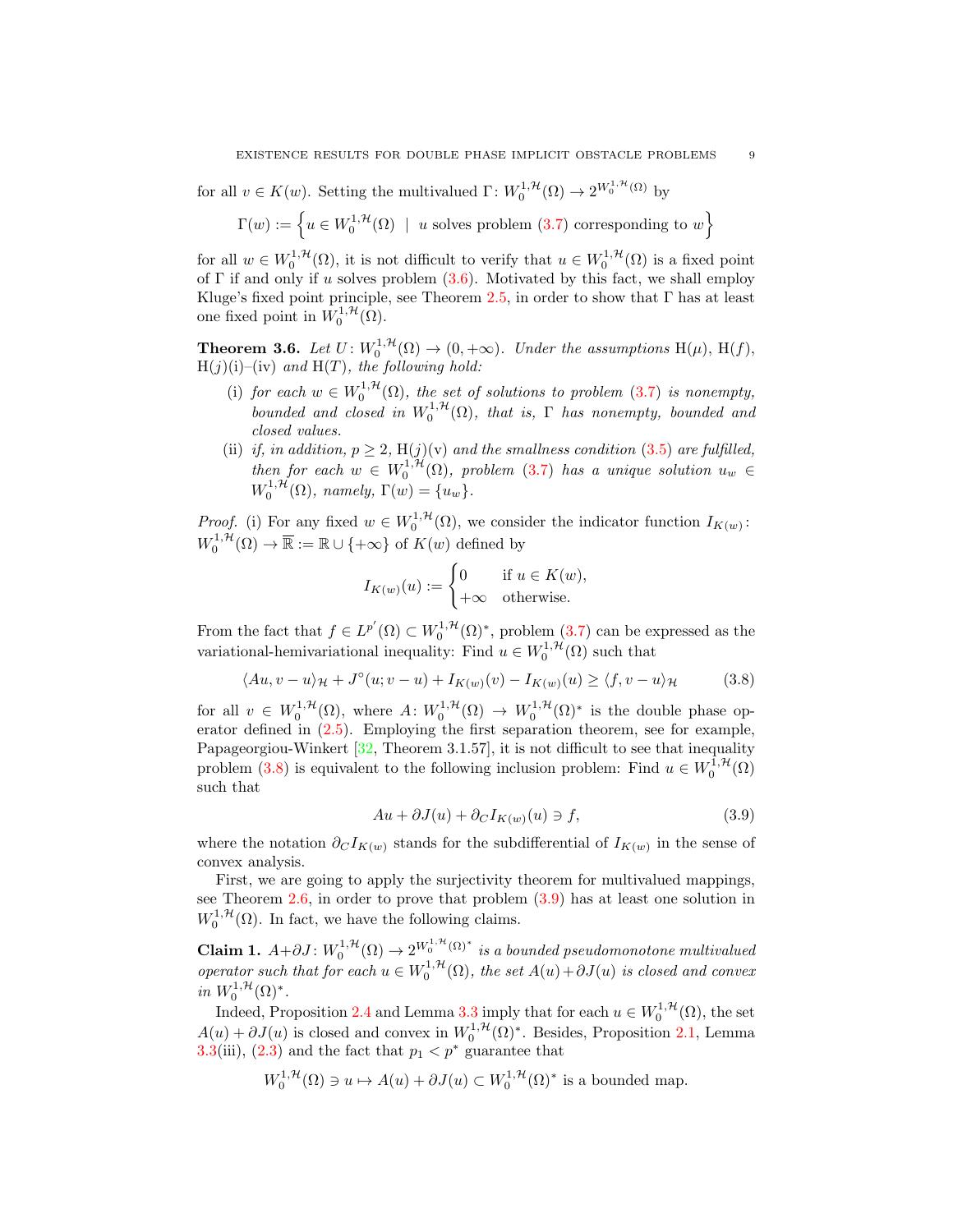Next are going to apply Proposition 3.8 in Migórski-Ochal-Sofonea [\[29\]](#page-16-24) in order to conclude that  $W_0^{1,\mathcal{H}}(\Omega) \ni u \mapsto A(u) + \partial J(u) \subset W_0^{1,\mathcal{H}}(\Omega)^*$  is upper semicontinuous from  $W_0^{1,\mathcal{H}}(\Omega)$  to  $W_0^{1,\mathcal{H}}(\Omega)^*$  equipped with the weak topology. It is sufficient to show that for any weakly closed subset D in  $W_0^{1,\mathcal{H}}(\Omega)^*$ , the set  $(A + \partial J)^-(D)$ is closed in  $W_0^{1, \mathcal{H}}(\Omega)$ .

Let  ${u_n} \subset (A + \partial J)^{-1}(D)$  be a sequence such that

$$
u_n \to u \text{ in } W_0^{1,\mathcal{H}}(\Omega) \text{ for some } u \in W_0^{1,\mathcal{H}}(\Omega). \tag{3.10}
$$

Hence, for each  $n \in \mathbb{N}$ , we are able to find  $\xi_n \in \partial J(u_n)$  such that

$$
u_n^* := Au_n + \xi_n \in (A(u_n) + \partial J(u_n)) \cap D.
$$

The continuity of A, see Proposition [2.1,](#page-3-2) implies that  $A(u_n) \to A(u)$  in  $W_0^{1, \mathcal{H}}(\Omega)^*$ . Lemma [3.3\(](#page-6-2)iii) and convergence [\(3.10\)](#page-9-0) imply that the sequence  $\{\xi_n\}$  is bounded in  $W_0^{1, \mathcal{H}}(\Omega)^*$ . So, without any loss of generality, we may assume that

<span id="page-9-0"></span>
$$
\xi_n \rightharpoonup \xi \text{ in } W_0^{1,\mathcal{H}}(\Omega)^*.
$$

Recall that  $\partial J$  is upper semicontinuous from  $W_0^{1,\mathcal{H}}(\Omega)$  to  $W_0^{1,\mathcal{H}}(\Omega)^*$  equipped with the weak topology and has bounded, convex, closed values, see Proposition [2.4\(](#page-4-2)iv). Hence, it has a closed graph in  $W_0^{1, H}(\Omega) \times W_0^{1, H}(\Omega)^*$ , see Kamenskii-Obukhovskii-Zecca  $[22,$  Theorem 1.1.4]. But, thanks to the weak closedness of  $D$ , we derive that  $A(u) + \xi \in D$  and  $\xi \in \partial J(u)$ , which provides that  $u \in (A + \partial J)^{-1}(D)$ . Consequently,  $A+\partial J$  is upper semicontinuous from  $W_0^{1,\mathcal{H}}(\Omega)$  to  $W_0^{1,\mathcal{H}}(\Omega)^*$  equipped with the weak topology.

We now prove that  $A + \partial J$  is pseudomonotone. Let  $\{u_n\}$  and  $\{u_n^*\}$  be sequences such that

$$
u_n \rightharpoonup u \quad \text{in } W_0^{1, \mathcal{H}}(\Omega),\tag{3.11}
$$

$$
u_n^* \in A(u_n) + \partial J(u_n) \quad \text{with } \limsup_{n \to \infty} \langle u_n^*, u_n - u \rangle_{\mathcal{H}} \le 0. \tag{3.12}
$$

Our goal is to produce for each  $v \in W_0^{1,\mathcal{H}}(\Omega)$  an element  $u^*(v) \in A(u) + \partial J(u)$ such that

$$
\liminf_{n \to \infty} \langle u_n^*, u_n - v \rangle_{\mathcal{H}} \ge \langle u^*(v), u - v \rangle_{\mathcal{H}}.
$$
\n(3.13)

From [\(3.12\)](#page-9-1), there is a sequence  $\{\xi_n\} \subset W_0^{1,\mathcal{H}}(\Omega)^*$  such that for each  $n \in \mathbb{N}$ ,  $\xi_n \in \partial J(u_n)$  and

<span id="page-9-4"></span><span id="page-9-3"></span><span id="page-9-2"></span><span id="page-9-1"></span>
$$
u_n^* = A(u_n) + \xi_n.
$$

From [\(3.12\)](#page-9-1), and the above equality it follows that

$$
\limsup_{n \to \infty} \langle Au_n, u_n - u \rangle_{\mathcal{H}} + \liminf_{n \to \infty} \langle \xi_n, u_n - u \rangle_{\mathcal{H}} \le 0.
$$
 (3.14)

Applying [\(3.11\)](#page-9-2) and the compact embedding of  $W_0^{1, H}(\Omega)$  into  $L^{q_1}(\Omega)$ , see [\(2.3\)](#page-3-3), we have

$$
u_n \to u \quad \text{in } L^{q_1}(\Omega).
$$

By virtue of Theorem 2.2 of Chang  $[11]$ , we know that

$$
\partial \left( J|_{W_0^{1,\mathcal{H}}(\Omega)} \right)(u) \subset \partial \left( J|_{L^{q_1}(\Omega)} \right)(u) \quad \text{for all } u \in W_0^{1,\mathcal{H}}(\Omega),
$$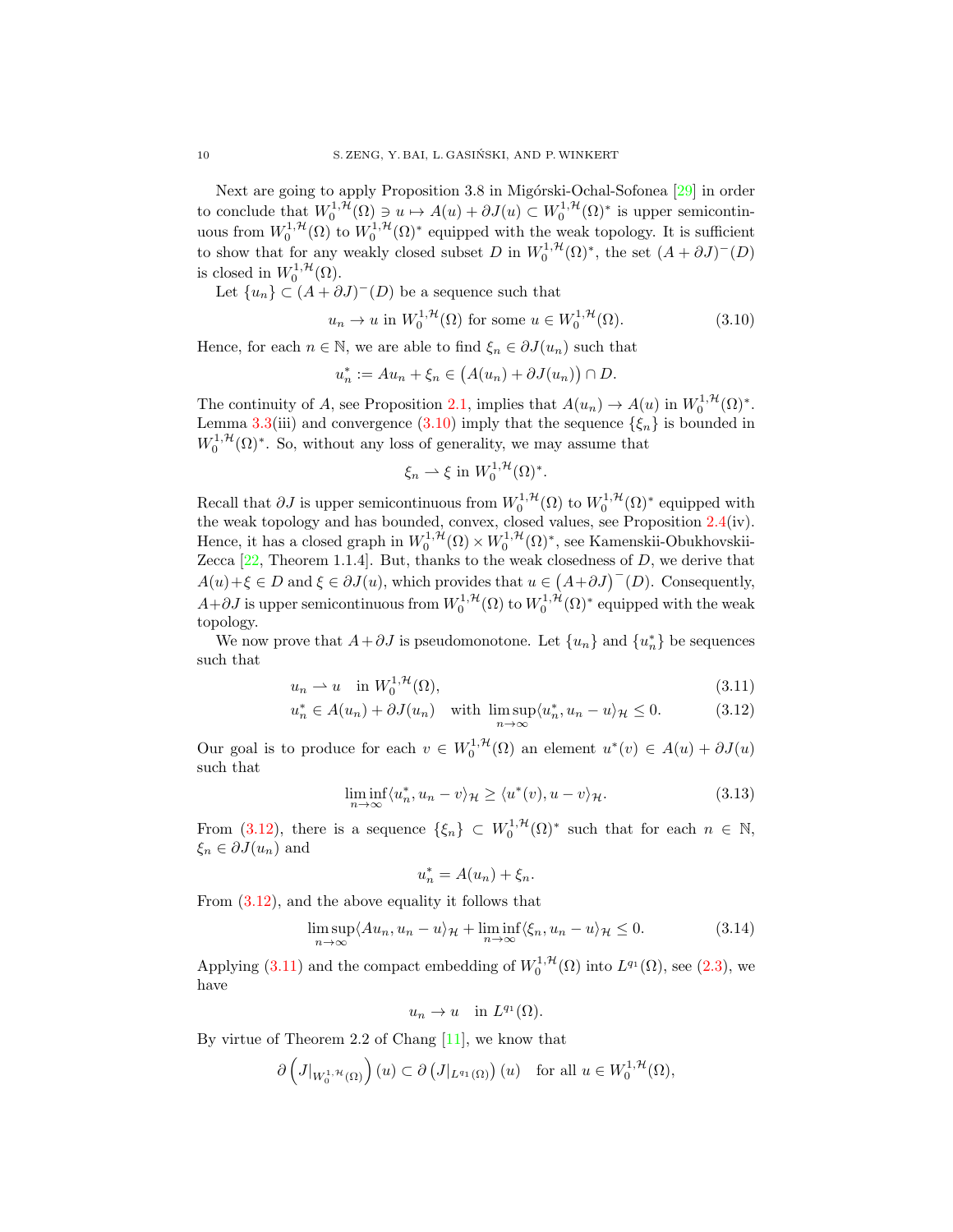which shows that

<span id="page-10-0"></span>
$$
\langle \xi_n, u_n - u \rangle_{\mathcal{H}} = \langle \xi_n, u_n - u \rangle_{L^{q_1}(\Omega)}.
$$
\n(3.15)

Additionally, Lemma [3.3\(](#page-6-2)iii) and the boundedness of  $\{u_n\}$  in  $W_0^{1,\mathcal{H}}(\Omega)$  entail that the sequence  $\{\xi_n\}$  is bounded both in  $L^{q_1}(\Omega)$  and  $W_0^{1,\mathcal{H}}(\Omega)^*$ . Then, we pass to the limit in  $(3.15)$  as  $n \to \infty$ , to get

$$
\lim_{n \to \infty} \langle \xi_n, u_n - u \rangle_{\mathcal{H}} = \lim_{n \to \infty} \langle \xi_n, u_n - u \rangle_{L^{q_1}(\Omega)} = 0.
$$

Combining this with [\(3.14\)](#page-9-3) leads to

$$
\limsup_{n \to \infty} \langle Au_n, u_n - u \rangle_{\mathcal{H}} = \limsup_{n \to \infty} \langle Au_n, u_n - u \rangle_{\mathcal{H}} + \liminf_{n \to \infty} \langle \xi_n, u_n - u \rangle_{\mathcal{H}} \leq 0.
$$

Hence, since A is of type  $(S_+)$ , see Proposition [2.1,](#page-3-2) and [\(3.11\)](#page-9-2) yields  $u_n \to u$  in  $W_0^{1,\mathcal{H}}(\Omega)$ . On the other hand, by the reflexivity of  $W_0^{1,\mathcal{H}}(\Omega)^*$  and the boundedness of  $\{\xi_n\} \subset W_0^{1,\mathcal{H}}(\Omega)^*$ , we can suppose that

$$
\xi_n \rightharpoonup \xi
$$
 in  $W_0^{1,\mathcal{H}}(\Omega)^*$  for some  $\xi \in W_0^{1,\mathcal{H}}(\Omega)^*$ .

Then, from Kamenskii-Obukhovskii-Zecca [\[22,](#page-16-27) Theorem 1.1.4], we can conclude that  $\xi \in \partial J(u)$ . Because of

$$
\liminf_{n \to \infty} \langle u_n^*, u_n - v \rangle_{\mathcal{H}} = \liminf_{n \to \infty} \langle A(u_n) + \xi_n, u_n - v \rangle_{\mathcal{H}} = \langle A(u) + \xi, u - v \rangle_{\mathcal{H}},
$$

it is clear that [\(3.13\)](#page-9-4) holds with  $u^* = A(u) + \xi \in A(u) + \partial J(u)$ . We conclude that  $A + \partial J$  is pseudomonotone. This proves Claim 1.

Claim 2. There exists  $R > 0$  such that

<span id="page-10-4"></span><span id="page-10-3"></span>
$$
\langle Au + \xi + \eta - f, u \rangle_{\mathcal{H}} > 0 \tag{3.16}
$$

for all  $u \in K(w)$  with  $||u||_{1,\mathcal{H},0} = R$ , for all  $\xi \in \partial J(u)$  and for all  $\eta \in \partial_C (I_{K(w)})(u)$ . Let  $u \in W_0^{1,\mathcal{H}}(\Omega)$  be fixed. Since  $0 \in K(w)$  and  $f \in L^{p'}(\Omega) \subset W_0^{1,\mathcal{H}}(\Omega)^*$ , for any  $\xi \in \partial J(u)$  and  $\eta \in \partial_C (I_{K(w)})(u)$ , we can find

$$
\langle Au + \xi + \eta - f, u \rangle_{\mathcal{H}}
$$
\n
$$
\geq \int_{\Omega} |\nabla u|^{p-2} \nabla u \cdot \nabla u \, dx + \int_{\Omega} \mu(x) |\nabla u|^{q-2} \nabla u \cdot \nabla u \, dx
$$
\n
$$
+ \int_{\Omega} \xi u \, dx + I_{K(w)}(u) - I_{K(w)}(0) - ||f||_{W_0^{1, \mathcal{H}}(\Omega)^*} ||u||_{1, \mathcal{H}, 0} \tag{3.17}
$$
\n
$$
\geq ||\nabla u||_p^p + ||\nabla u||_{q, \mu}^q - \int_{\Omega} \xi[-u] \, dx + I_{K(w)}(u) - ||f||_{W_0^{1, \mathcal{H}}(\Omega)^*} ||u||_{1, \mathcal{H}, 0}
$$
\n
$$
\geq ||\nabla u||_p^p + ||\nabla u||_{q, \mu}^q - J^\circ(u; -u) + I_{K(w)}(u) - ||f||_{W_0^{1, \mathcal{H}}(\Omega)^*} ||u||_{1, \mathcal{H}, 0}.
$$

Note that  $I_{K(w)}: W_0^{1,\mathcal{H}}(\Omega) \to \overline{\mathbb{R}}$  is a proper, convex and lower semicontinuous function. Hence, we can apply Proposition 1.10 of Brezis [\[8\]](#page-15-10) to find  $a_{K(w)}, b_{K(w)} > 0$ such that

$$
I_{K(w)}(v) \ge -a_{K(w)} \|v\|_{1, \mathcal{H}, 0} - b_{K(w)} \quad \text{for all } v \in W_0^{1, \mathcal{H}}(\Omega). \tag{3.18}
$$

In addition, by Lemma  $3.3(ii)$  $3.3(ii)$ , we have

<span id="page-10-2"></span><span id="page-10-1"></span>
$$
J^{\circ}(u; -u) \le \alpha_j \|u\|_{\theta}^{\theta} + \|\beta_j\|_1. \tag{3.19}
$$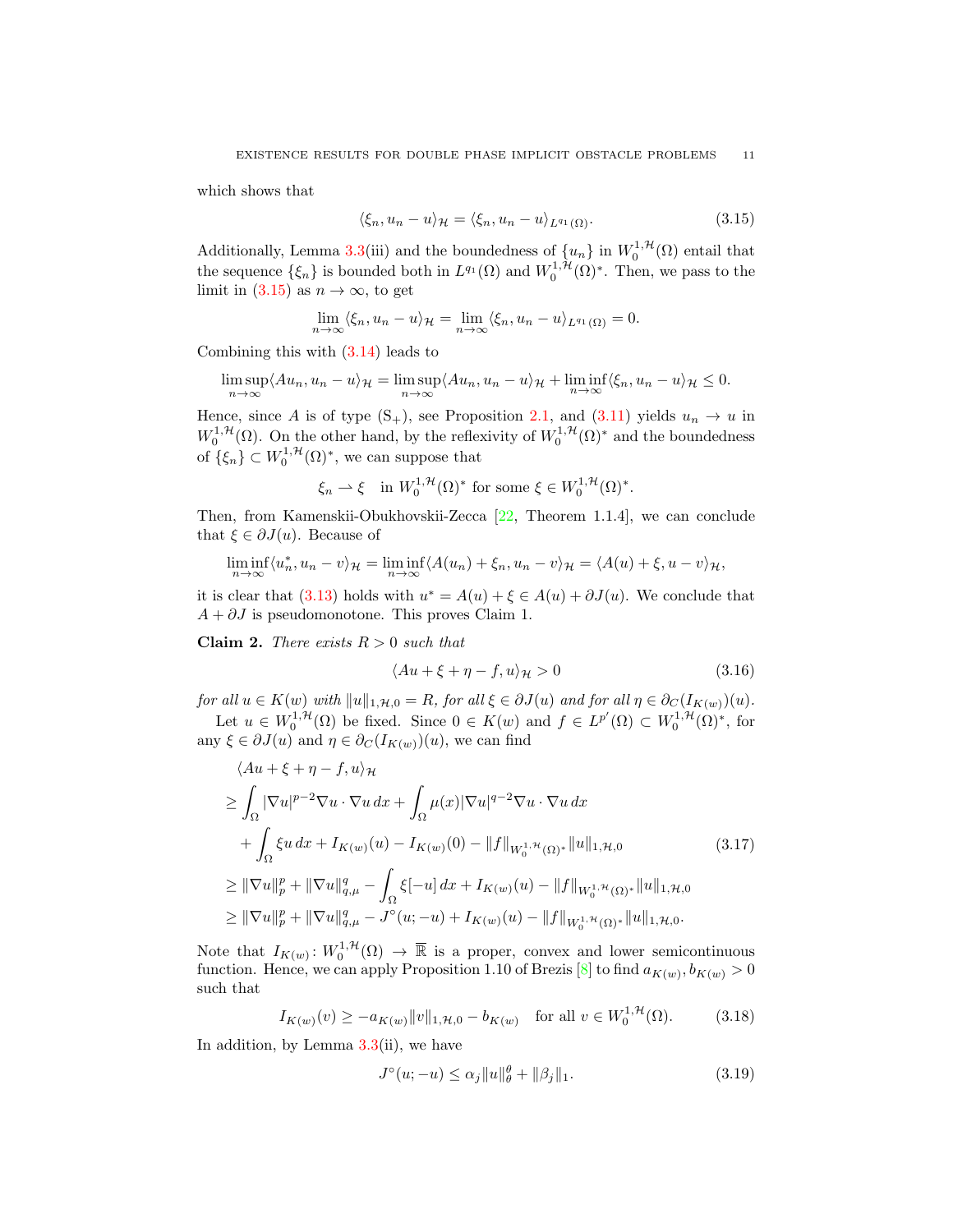We consider now the two cases  $\theta < p$  and  $\theta = p$ . Suppose first  $\theta < p$  and let  $c(\theta) > 0$  be such that

<span id="page-11-1"></span><span id="page-11-0"></span>
$$
||u||_{\theta} \le c(\theta) ||u||_{1,\mathcal{H},0} \quad \text{for all } u \in W_0^{1,\mathcal{H}}(\Omega)
$$
 (3.20)

due to the continuity of the embedding from  $W_0^{1,\mathcal{H}}(\Omega)$  to  $L^r(\Omega)$  for all  $r \in (1,p^*)$ . Applying  $(3.18)$  and  $(3.19)$  in  $(3.17)$  and using  $(3.20)$  we get

$$
\langle Au + \xi + \eta - f, u \rangle_{\mathcal{H}}
$$
\n
$$
\geq \|\nabla u\|_{p}^{p} + \|\nabla u\|_{q,\mu}^{q} - \alpha_{j} \|u\|_{\theta}^{\theta} - \|\beta_{j}\|_{1} - a_{K(w)} \|u\|_{1,\mathcal{H},0} - b_{K(w)}
$$
\n
$$
- \|f\|_{W_{0}^{1,\mathcal{H}}(\Omega)^{*}} \|u\|_{1,\mathcal{H},0}
$$
\n
$$
\geq \|\nabla u\|_{p}^{p} + \|\nabla u\|_{q,\mu}^{q} - \alpha_{j}c(\theta)^{\theta} \|u\|_{1,\mathcal{H},0}^{\theta} - \|\beta_{j}\|_{1} - a_{K(w)} \|u\|_{1,\mathcal{H},0}
$$
\n
$$
- b_{K(w)} - \|f\|_{W_{0}^{1,\mathcal{H}}(\Omega)^{*}} \|u\|_{1,\mathcal{H},0}
$$
\n
$$
\geq \min \{ \|u\|_{1,\mathcal{H},0}^{p}, \|u\|_{1,\mathcal{H},0}^{q} \} - \alpha_{j}c(\theta)^{\theta} \|u\|_{1,\mathcal{H},0}^{\theta} - \|\beta_{j}\|_{1}
$$
\n
$$
- a_{K(w)} \|u\|_{1,\mathcal{H},0} - b_{K(w)} - \|f\|_{W_{0}^{1,\mathcal{H}}(\Omega)^{*}} \|u\|_{1,\mathcal{H},0},
$$
\n(3.21)

where the last inequality is obtained via inequality  $(2.2)$ . Since  $\theta < p < q$ , it is clear that we can find a constant  $R_0 > 0$  large enough such that  $R_0^p < R_0^q$  and

$$
R_0^p - \alpha_j c(\theta)^{\theta} R_0^{\theta} - ||\beta_j||_1 - a_{K(w)} R_0 - b_{K(w)} - ||f||_{W_0^{1,\mathcal{H}}(\Omega)^*} R_0 > 0.
$$

Therefore, for each  $R \ge R_0$  fixed, the desired inequality [\(3.16\)](#page-10-4) holds.

Suppose now  $\theta = p$ . Then, taking  $W_0^{1,\mathcal{H}}(\Omega) \subset W_0^{1,p}(\Omega)$  into account and the fact that

<span id="page-11-3"></span><span id="page-11-2"></span>
$$
||u||_p^p \le \lambda_{1,p}^{-1} ||\nabla u||_p^p \quad \text{for all } u \in W_0^{1,p}(\Omega),
$$
 (3.22)

we obtain

$$
\langle Au + \xi + \eta - f, u \rangle_{\mathcal{H}}
$$
\n
$$
\geq \|\nabla u\|_{p}^{p} + \|\nabla u\|_{q,\mu}^{q} - \alpha_{j} \|u\|_{p}^{p} - \|\beta_{j}\|_{1} - a_{K(w)} \|u\|_{1,\mathcal{H},0} - b_{K(w)}
$$
\n
$$
- \|f\|_{W_{0}^{1,\mathcal{H}}(\Omega)^{*}} \|u\|_{1,\mathcal{H},0}
$$
\n
$$
\geq (1 - \alpha_{j} \lambda_{1,p}^{-1}) \|\nabla u\|_{p}^{p} + \|\nabla u\|_{q,\mu}^{q} - \|\beta_{j}\|_{1} - a_{K(w)} \|u\|_{1,\mathcal{H},0} - b_{K(w)}
$$
\n
$$
- \|f\|_{W_{0}^{1,\mathcal{H}}(\Omega)^{*}} \|u\|_{1,\mathcal{H},0}
$$
\n
$$
\geq (1 - \alpha_{j} \lambda_{1,p}^{-1}) (\|\nabla u\|_{p}^{p} + \|\nabla u\|_{q,\mu}^{q}) - \|\beta_{j}\|_{1} - a_{K(w)} \|u\|_{1,\mathcal{H},0} - b_{K(w)}
$$
\n
$$
- \|f\|_{W_{0}^{1,\mathcal{H}}(\Omega)^{*}} \|u\|_{1,\mathcal{H},0}
$$
\n
$$
\geq (1 - \alpha_{j} \lambda_{1,p}^{-1}) \min \{ \|u\|_{1,\mathcal{H},0}^{p}, \|u\|_{1,\mathcal{H},0}^{q}\} - \|\beta_{j}\|_{1} - a_{K(w)} \|u\|_{1,\mathcal{H},0} - b_{K(w)}
$$
\n
$$
- \|f\|_{W_{0}^{1,\mathcal{H}}(\Omega)^{*}} \|u\|_{1,\mathcal{H},0}.
$$
\n(3.23)

Since  $1 < p < q$  and  $\alpha_j \lambda_{1,p}^{-1} < 1$ , we can take  $R_0 > 0$  large enough with  $R_0^p < R_0^q$ such that for all  $R \geq R_0$  it holds

$$
(1 - \alpha_j \lambda_{1,p}^{-1}) R^p - ||\beta_j||_1 - a_{K(w)} R - b_{K(w)} - ||f||_{W_0^{1, \mathcal{H}}(\Omega)^*} R > 0.
$$

Therefore, inequality [\(3.16\)](#page-10-4) holds and Claim 2 is proved.

Recall that  $I_{K(w)}: W_0^{1,\mathcal{H}}(\Omega) \to \overline{\mathbb{R}}$  is a proper, convex and lower semicontinuous function. Hence  $\partial_C I_{K(w)}: W_0^{1, H}(\Omega) \to 2^{W_0^{1, H}(\Omega)^*}$  is maximal monotone. This fact combined with Claims 1 and 2 allows us to apply Theorem [2.6](#page-4-1) which provides  $u_w \in W_0^{1,\mathcal{H}}(\Omega)$  satisfying inclusion  $(3.9)$ . Thus  $\Gamma(w) \neq \emptyset$  for each  $w \in W_0^{1,\mathcal{H}}(\Omega)$ .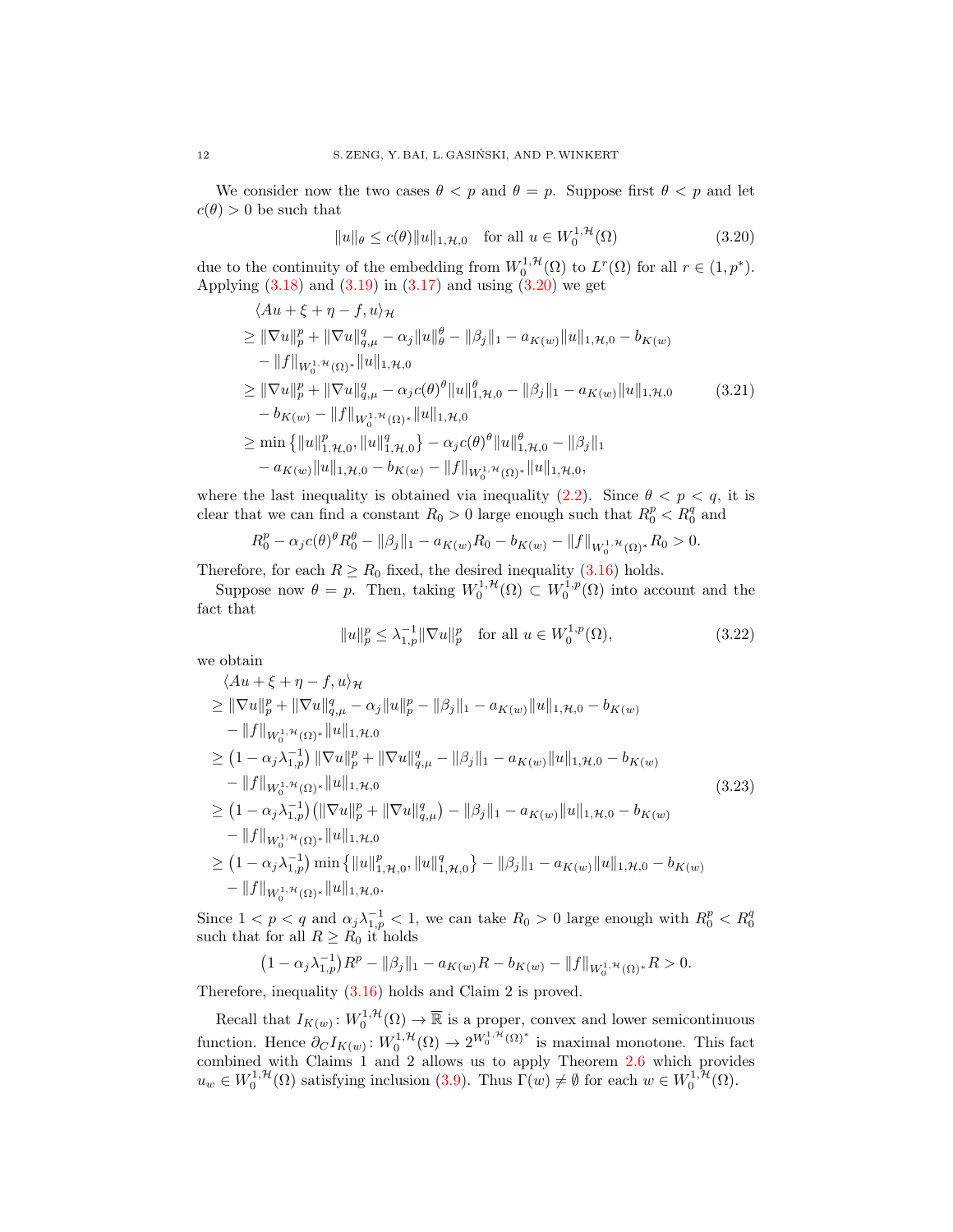Now we want to verify that  $\Gamma(w)$  is closed in  $W_0^{1, \mathcal{H}}(\Omega)$ . Let  $\{u_n\} \subset \Gamma(w)$  be a sequence such that

$$
u_n \to u \quad \text{in } W_0^{1, \mathcal{H}}(\Omega)
$$

for some  $u \in W_0^{1, \mathcal{H}}(\Omega)$ . So, for each  $n \in \mathbb{N}$ , we have

$$
\langle Au_n, v - u_n \rangle_{\mathcal{H}} + J^{\circ}(u_n; v - u_n) + I_{K(w)}(v) - I_{K(w)}(u_n) \ge \langle f, v - u_n \rangle_{\mathcal{H}}
$$

for all  $v \in W_0^{1,\mathcal{H}}(\Omega)$ . Passing to the upper limit as  $n \to \infty$ , we get

$$
\langle Au, v - u \rangle_{\mathcal{H}} + J^{\circ}(u; v - u) + I_{K(w)}(v) - I_{K(w)}(u)
$$
  
\n
$$
\geq \limsup_{n \to \infty} \left[ \langle Au_n, v - u_n \rangle_{\mathcal{H}} + J^{\circ}(u_n; v - u_n) + I_{K(w)}(v) - I_{K(w)}(u_n) \right]
$$
  
\n
$$
\geq \limsup_{n \to \infty} \langle f, v - u_n \rangle_{\mathcal{H}}
$$
  
\n
$$
= \langle f, v - u \rangle_{\mathcal{H}}
$$

for all  $v \in W_0^{1,\mathcal{H}}(\Omega)$ , where we have used the continuity of A, see Proposition [2.1,](#page-3-2) the upper semicontinuity of  $(u, v) \mapsto J^{\circ}(u; v)$ , see Proposition [2.4\(](#page-4-2)iv), and the lower semicontinuity of  $I_{K(w)}$ . This shows that  $u \in \Gamma(w)$ . Hence,  $\Gamma(w)$  is closed.

Finally, we need to show that  $\Gamma(w)$  is bounded. Arguing by contradiction, we suppose that  $\Gamma(w)$  is unbounded. Then, there exists a sequence  $\{u_n\}$  in  $\Gamma(w)$  such that

<span id="page-12-0"></span>
$$
||u_n||_{1,\mathcal{H},0} \to +\infty. \tag{3.24}
$$

p p ,

By a simple computing, see  $(3.21)$  and  $(3.23)$  for example, we are able to find  $N_0 \in \mathbb{N}$  such the for all  $n \geq N_0$ , one has

$$
0 \ge \langle Au_n, u_n \rangle_{\mathcal{H}} - J^{\circ}(u_n; -u_n) + I_{K(w)}(u_n) > 0,
$$

where we have used the fact that  $0 \in K$  and  $(3.24)$  which leads to a contradiction. Therefore,  $\Gamma(w)$  is bounded.

(ii) Now assume that H(f)(v) holds. Let  $u_1, u_2 \in W_0^{1, H}(\Omega)$  be two solutions of problem [\(3.7\)](#page-7-1), that is,

$$
\langle Au_i, v - u_i \rangle_{\mathcal{H}} + J^{\circ}(u_i; v - u_i) + I_{K(w)}(v) - I_{K(w)}(u_i) \ge \langle f, v - u_i \rangle_{\mathcal{H}}
$$

for all  $v \in W_0^{1, H}(\Omega)$  and for  $i = 1, 2$ . Taking  $v = u_2$  and  $v = u_1$  into the inequalities above for  $i = 1$  and  $i = 2$ , respectively, and applying  $(3.4)$  we obtain

$$
0 \ge \langle Au_1 - Au_2, u_1 - u_2 \rangle_{\mathcal{H}} - \left( J^{\circ}(u_1; u_2 - u_1) + J^{\circ}(u_2; u_1 - u_2) \right)
$$
  
= 
$$
\int_{\Omega} \left( |\nabla u_1|^{p-2} \nabla u_1 - |\nabla u_2|^{p-2} \nabla u_2 \right) \cdot \nabla (u_1 - u_2) dx
$$
  
+ 
$$
\int_{\Omega} \mu(x) \left( |\nabla u_1|^{q-2} \nabla u_1 - |\nabla u_2|^{q-2} \nabla u_2 \right) \cdot \nabla (u_1 - u_2) dx
$$
  
- 
$$
m_j ||u_1 - u_2||_p^p
$$
  

$$
\ge \int_{\Omega} \left( |\nabla u_1|^{p-2} \nabla u_1 - |\nabla u_2|^{p-2} \nabla u_2 \right) \cdot \nabla (u_1 - u_2) dx - m_j ||u_1 - u_2||
$$

where we have used the fact  $\mu(x) \geq 0$  for a. a.  $x \in \Omega$ . Taking

$$
\int_{\Omega} \left( |\nabla u_1|^{p-2} \nabla u_1 - |\nabla u_2|^{p-2} \nabla u_2 \right) \cdot \nabla (u_1 - u_2) \, dx \ge c(p) \|\nabla (u_1 - u_2)\|_p^p,
$$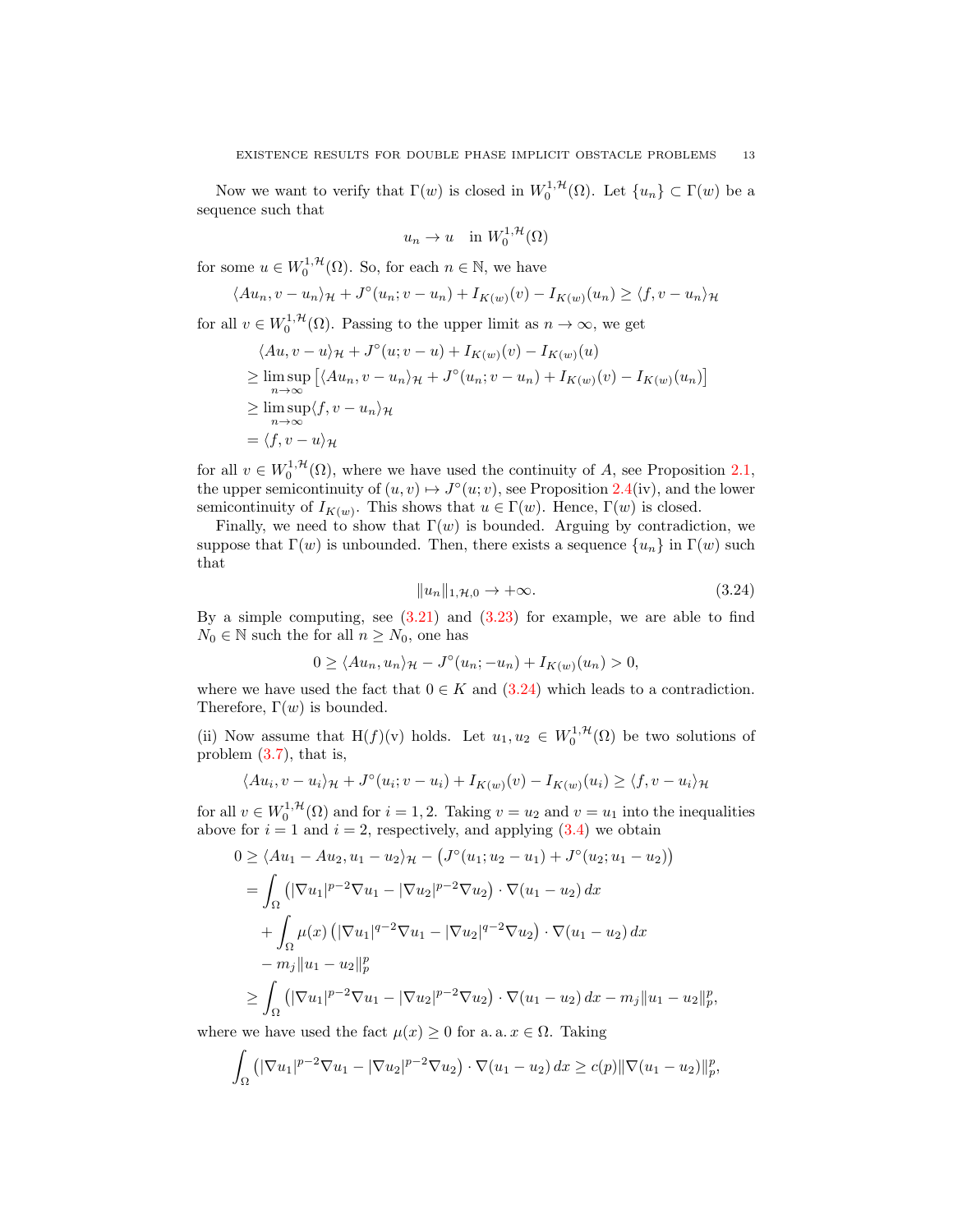into account gives

$$
0 \ge \langle Au_1 - Au_2, u_1 - u_2 \rangle_{\mathcal{H}} - \left( J^{\circ}(u_1; u_2 - u_1) + J^{\circ}(u_2; u_1 - u_2) \right) \ge c(p) \|\nabla (u_1 - u_2)\|_p^p - m_j \|u_1 - u_2\|_p^p \ge (c(p) - m_j \lambda_{1,p}^{-1}) \|\nabla (u_1 - u_2)\|_p^p,
$$

where the last inequality is obtained by using inequality [\(3.22\)](#page-11-3). Since  $W_0^{1, \mathcal{H}}(\Omega) \subset$ where the rast mequanty is obtained by using mequanty (3.22). Since  $W_0^{(32)} \nightharpoonup W_0^{1,p}(\Omega)$  we deduce that  $u_1 = u_2$ . Consequently, problem [\(3.7\)](#page-7-1) has a unique solution in  $W_0^{1,\mathcal{H}}(\Omega)$ .

Now we are in the position to prove Theorem [3.5](#page-7-2) by applying Theorem [3.6](#page-8-0) and Kluge's fixed point theorem.

*Proof of Theorem [3.5.](#page-7-2)* We have already mentioned that the fixed point set of  $\Gamma$  is the corresponding set of solutions to problem [\(3.6\)](#page-7-3). Besides, Lemma [3.2](#page-6-3) points out that the set of solutions for problem  $(3.6)$  is a subset of the set of solutions for problem [\(1.1\)](#page-0-0). Consequently, it suffices to show that the set of fixed points of  $\Gamma$  is nonempty.

## Claim 3. The graph of  $\Gamma$  is sequentially weakly closed.

Let  $\{w_n\} \subset W_0^{1,\mathcal{H}}(\Omega)$  be a sequence such that  $w_n \rightharpoonup w$  and  $u_n := \Gamma(w_n) \rightharpoonup u$ in  $W_0^{1,\mathcal{H}}(\Omega)$  for some  $w, u \in W_0^{1,\mathcal{H}}(\Omega)$ . Then, for each  $n \in \mathbb{N}$  we have  $u_n \in K(w_n)$ , namely  $T(u_n) \leq U(w_n)$ , and

<span id="page-13-1"></span>
$$
\langle Au_n, v - u_n \rangle_{\mathcal{H}} + J^{\circ}(u_n; v - u_n) \ge \langle f, v - u_n \rangle_{\mathcal{H}}
$$
\n(3.25)

for all  $v \in K(w_n)$ . The inequality

$$
\langle Au_1 - Au_2, u_1 - u_2 \rangle_{\mathcal{H}} - \left( J^{\circ}(u_1; u_2 - u_1) + J^{\circ}(u_2; u_1 - u_2) \right) \geq (c(p) - m_j \lambda_{1,p}^{-1}) \|\nabla (u_1 - u_2)\|_p^p \geq 0
$$

for all  $u_1, u_2 \in W_0^{1, \mathcal{H}}(\Omega)$  and smallness condition [\(3.5\)](#page-7-4) indicate that  $u_n$  solves the following problem

$$
\langle Av, v - u_n \rangle_{\mathcal{H}} + J^{\circ}(v; v - u_n) \ge \langle f, v - u_n \rangle_{\mathcal{H}}
$$
\n(3.26)

for all  $v \in K(w_n)$ .

From hypotheses  $H(T)$  and  $H(U)$  we know that

$$
T(u) \le \limsup_{n \to \infty} T(u_n) \le \limsup_{n \to \infty} U(w_n) \le U(w).
$$

This means that  $u \in K(w)$ .

For any fixed  $v \in K(w)$ , since  $U(w) > 0$ , we can consider the sequence  $\{v_n\}$ defined by

<span id="page-13-0"></span>
$$
v_n := \frac{U(w_n)}{U(w)} v \quad \text{for all } n \in \mathbb{N}.
$$

The nonnegativity of U, the positive homogeneity of T and  $v \in K(w)$ , that is,  $T(v) \leq U(w)$ , imply

$$
T(v_n) = T\left(\frac{U(w_n)}{U(w)}v\right) = \frac{U(w_n)}{U(w)}T(v) \le \frac{U(w_n)U(w)}{U(w)} = U(w_n).
$$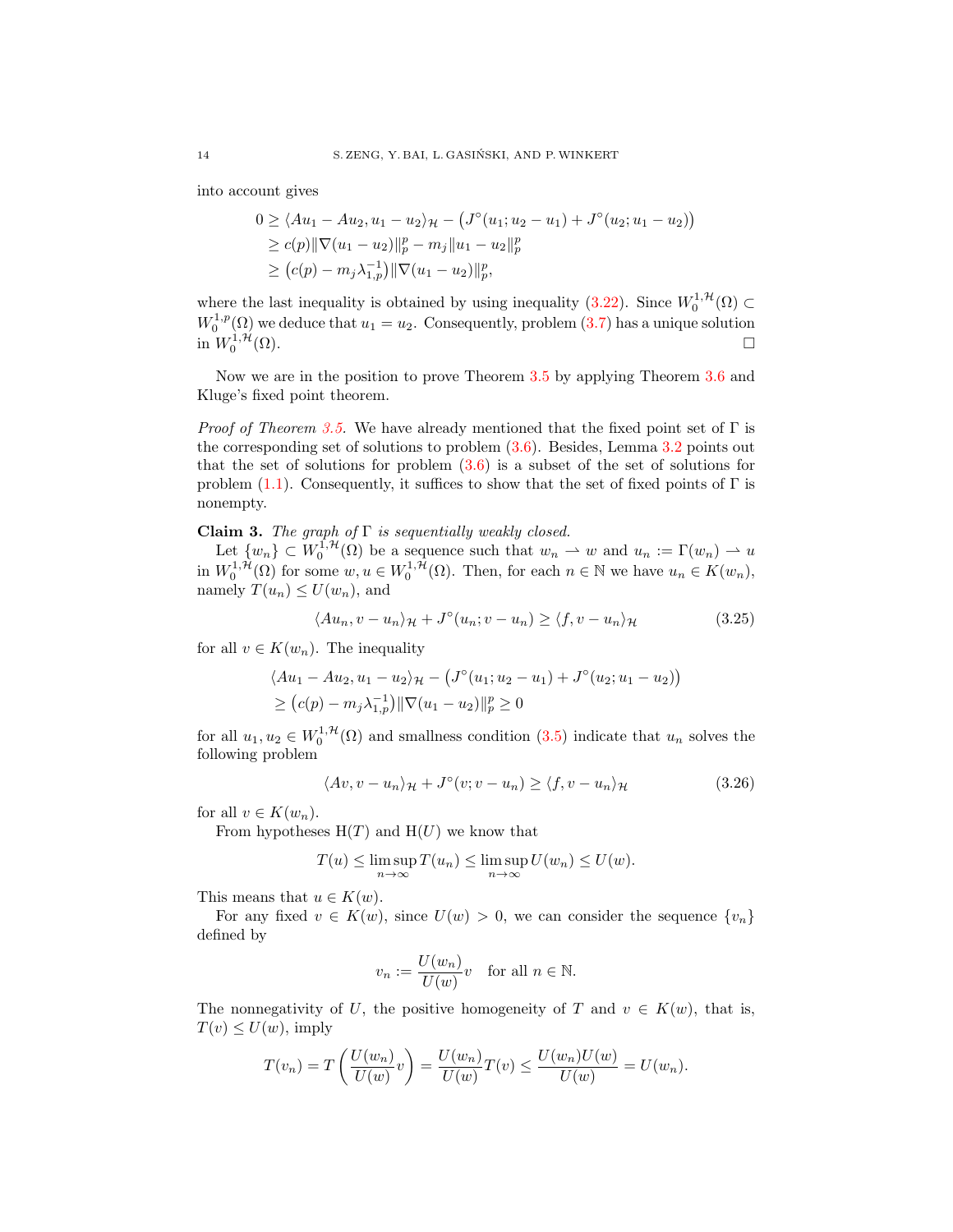Hence  $v_n \in K(w_n)$ . A simple calculating gives

$$
\lim_{n \to \infty} ||v_n - v||_{1, \mathcal{H}, 0} = \lim_{n \to \infty} |U(w_n) - U(w)| \frac{||v||_{1, \mathcal{H}, 0}}{U(w)} = 0.
$$

This shows that  $v_n \to v$ . Taking  $v = v_n$  in [\(3.26\)](#page-13-0) and passing to the upper limit as  $n \to \infty$  one has

$$
\langle Av, v - u \rangle_{\mathcal{H}} + J^{\circ}(v; v - u)
$$
  
\n
$$
\geq \limsup_{n \to \infty} \langle Av_n, v_n - u_n \rangle_{\mathcal{H}} + \limsup_{n \to \infty} J^{\circ}(v_n; v_n - u_n)
$$
  
\n
$$
\geq \limsup_{n \to \infty} \left[ \langle Av_n, v_n - u_n \rangle_{\mathcal{H}} + J^{\circ}(v_n; v_n - u_n) \right]
$$
  
\n
$$
\geq \limsup_{n \to \infty} \langle f, v_n - u_n \rangle_{\mathcal{H}} = \langle f, v - u \rangle_{\mathcal{H}},
$$

where we have used the compact embedding of  $W_0^{1,\mathcal{H}}(\Omega)$  in  $L^{q_1}(\Omega)$  and the fact that  $L^{q_1}(\Omega) \times L^{q_1}(\Omega) \ni (v, u) \to J^{\circ}(u; v) \in \mathbb{R}$  is upper semicontinuous, see [\(2.3\)](#page-3-3) and Proposition [2.4.](#page-4-2) Hence,

<span id="page-14-0"></span>
$$
\langle Av, v - u \rangle_{\mathcal{H}} + J^{\circ}(v; v - u) \ge \langle f, v - u \rangle_{\mathcal{H}}
$$
\n(3.27)

for all  $v \in K(w)$ . Note that  $u \in K(w)$  and  $K(w)$  is closed and convex. Let  $t \in (0,1)$  be arbitrary and set  $v_t := tv + (1-t)u$ . Taking  $v = v_t$  in [\(3.27\)](#page-14-0) and applying Proposition [2.4\(](#page-4-2)i), we get that

$$
\langle Av_t, v - u \rangle_{\mathcal{H}} + J^{\circ}(v_t; v - u) \ge \langle f, v - u \rangle_{\mathcal{H}}.
$$

Passing to the upper limit in the inequality above as  $t \to 0^+$  yields

$$
\langle Au, v - u \rangle_{\mathcal{H}} + J^{\circ}(u; v - u) \ge \langle f, v - u \rangle_{\mathcal{H}}
$$

for all  $v \in K(w)$  which means  $u = \Gamma(w)$ . Therefore, we conclude that the graph of Γ is sequentially weakly closed and so Claim 3 is proved.

**Claim 4.** The set  $\Gamma(W_0^{1,\mathcal{H}}(\Omega))$  is bounded in  $W_0^{1,\mathcal{H}}(\Omega)$ .

Arguing by contradiction and suppose the claim is not true. Then there exists a sequence  $\{w_n\}$  such that

$$
||u_n||_{1,\mathcal{H},0} \to \infty,
$$

where  $u_n = \Gamma(w_n)$ . For every  $n \in \mathbb{N}$ , one has [\(3.25\)](#page-13-1) for all  $v \in K(w_n)$ . Having in mind that  $0 \in K(w)$  for each  $w \in W_0^{1,\mathcal{H}}(\Omega)$ , we take  $v = 0$  as test function in  $(3.25)$  to obtain

$$
\langle Au_n, u_n \rangle_{\mathcal{H}} - J^{\circ}(u_n; -u_n) \leq ||f||_{W_0^{1, \mathcal{H}}(\Omega)^*} ||u_n||_{1, \mathcal{H}, 0}.
$$

By using the same arguments as in the proof of Theorem [3.6,](#page-8-0) see [\(3.21\)](#page-11-1) and [\(3.23\)](#page-11-2), we can find  $N_0 \in \mathbb{N}$  large enough with  $||u_n||_{1,\mathcal{H},0}^p < ||u_n||_{1,\mathcal{H},0}^q$  for all  $n \geq N_0$  such that

$$
0 < \langle Au_n, u_n \rangle_{\mathcal{H}} - J^{\circ}(u_n; -u_n) - ||f||_{W_0^{1, \mathcal{H}}(\Omega)^*} ||u_n||_{1, \mathcal{H}, 0} \leq 0
$$

for all  $n \geq N_0$ . This is a contradiction. Therefore, we conclude that the set  $\Gamma(W_0^{1,\mathcal{H}}(\Omega))$  is bounded in  $W_0^{1,\mathcal{H}}(\Omega)$ , which proves Claim 4.

Now we can apply Theorem [2.5](#page-4-0) for the mapping  $\Psi = \Gamma$ . This shows that Γ admits a fixed point in  $W_0^{1, H}(\Omega)$  which implies that problem  $(1.1)$  has at least one weak solution in  $W_0^{1,\mathcal{H}}(\Omega)$ . We still need to show that the set S is bounded and weakly closed.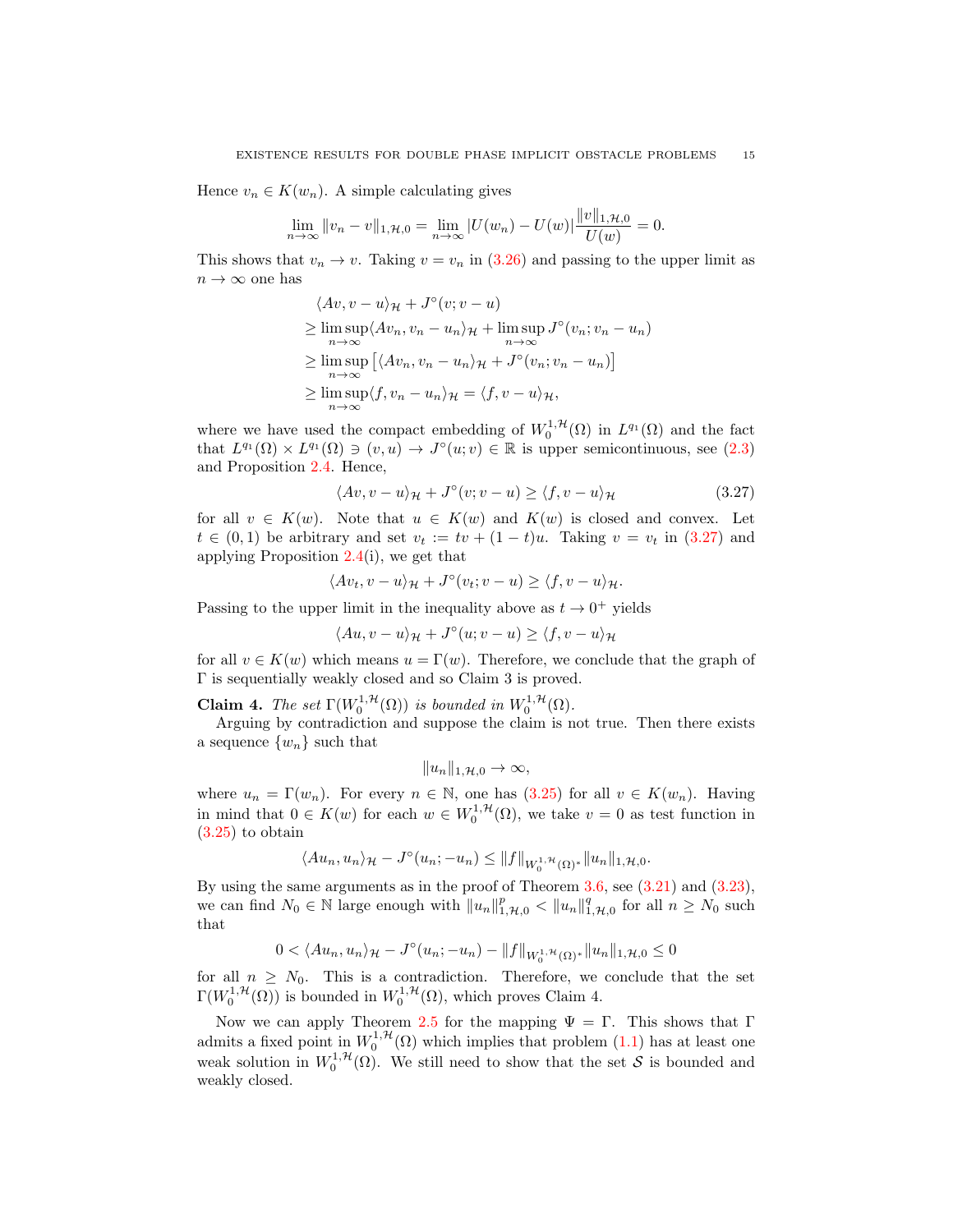The boundedness of  $\mathcal S$  can be obtained directly via using analogous arguments as in the proof of Claim 4.

It remains to show the weak closedness of S. Let  $\{u_n\} \subset S$  be a sequence such that  $u_n \rightharpoonup u$  in  $W_0^{1,\mathcal{H}}(\Omega)$  for some  $u \in W_0^{1,\mathcal{H}}(\Omega)$ . Hence, for each  $n \in \mathbb{N}$ , we see that  $u_n \in K(u_n)$  and

$$
\langle Av, v - u_n \rangle_{\mathcal{H}} + \int_{\Omega} j^{\circ}(v(x); v(x) - u_n(x)) dx \ge \langle f, v - u_n \rangle_{\mathcal{H}}
$$
 (3.28)

for all  $v \in K(u_n)$ . Because the graph of K is sequentially weakly closed, see Claim 3, this implies  $u \in K(u)$ . For any  $v \in K(u)$ , we set  $v_n := \frac{U(u_n)}{U(u)}v$ . We have  $v_n \in K(u_n)$  and  $v_n \to v$  in  $W_0^{1,\mathcal{H}}(\Omega)$ . Taking  $v = v_n$  in [\(3.28\)](#page-15-11) and passing to the upper limit as  $n \to \infty$  we obtain

$$
\langle Av, v - u \rangle_{\mathcal{H}} + \int_{\Omega} j^{\circ}(v(x); v(x) - u(x)) dx \ge \langle f, v - u \rangle_{\mathcal{H}}
$$

for all  $v \in K(u)$ , where we have applied Fatou's Lemma. Invoking the Minty approach gives  $u \in \mathcal{S}$ . Therefore,  $\mathcal{S}$  is weakly closed in  $W_0^{1, \mathcal{H}}(\Omega)$ .

#### <span id="page-15-11"></span>**ACKNOWLEDGMENT**

Project supported by the H2020-MSCA-RISE-2018 Research and Innovation Staff Exchange Scheme Fellowship within the Project No. 823731 CONMECH, and National Science Center of Poland under Preludium Project No. 2017/25/N/ST1 /00611. It is also supported by the International Project co-financed by the Ministry of Science and Higher Education of Republic of Poland under Grant No. 3792/GGPJ/H2020/2017/0.

#### **REFERENCES**

- <span id="page-15-4"></span>[1] A. Bahrouni, V. D. Rădulescu, D. D. Repovš, *Double phase transonic flow problems with vari*able growth: nonlinear patterns and stationary waves, Nonlinearity 32 (2019), no. 7, 2481– 2495.
- <span id="page-15-5"></span>[2] A. Bahrouni, V. D. Rădulescu, P. Winkert, A critical point theorem for perturbed functionals and low perturbations of differential and nonlocal systems, Adv. Nonlinear Stud. 20 (2020), no. 3, 663–674.
- <span id="page-15-6"></span>[3] A. Bahrouni, V. D. Rădulescu, P. Winkert, *Double phase problems with variable growth and* convection for the Baouendi-Grushin operator, submitted 2019.
- <span id="page-15-0"></span>[4] P. Baroni, M. Colombo, G. Mingione, Harnack inequalities for double phase functionals, Nonlinear Anal. 121 (2015), 206–222.
- <span id="page-15-1"></span>[5] P. Baroni, M. Colombo, G. Mingione, Non-autonomous functionals, borderline cases and related function classes, St. Petersburg Math. J. 27 (2016), 347–379.
- <span id="page-15-3"></span>[6] P. Baroni, T. Kuusi, G. Mingione, Borderline gradient continuity of minima, J. Fixed Point Theory Appl. 15 (2014), no. 2, 537–575.
- <span id="page-15-2"></span>[7] P. Baroni, M. Colombo, G. Mingione, Regularity for general functionals with double phase, Calc. Var. Partial Differential Equations 57 (2018), no. 2, Art. 62, 48 pp.
- <span id="page-15-10"></span>[8] H. Brezis, "Functional Analysis, Sobolev Spaces and Partial Differential Equations", Springer, New York, 2011.
- <span id="page-15-7"></span>[9] S. Carl, V. K. Le, D. Motreanu, "Nonsmooth Variational Problems and Their Inequalities", Springer, New York, 2007.
- <span id="page-15-8"></span>[10] M. Cencelj, V. D. Rădulescu, D. D. Repovš, *Double phase problems with variable growth*, Nonlinear Anal. 177 (2018), part A, 270–287.
- <span id="page-15-9"></span>[11] K. C. Chang, Variational methods for nondifferentiable functionals and their applications to partial differential equations, J. Math. Anal. Appl. 80 (1981), no. 1, 102–129.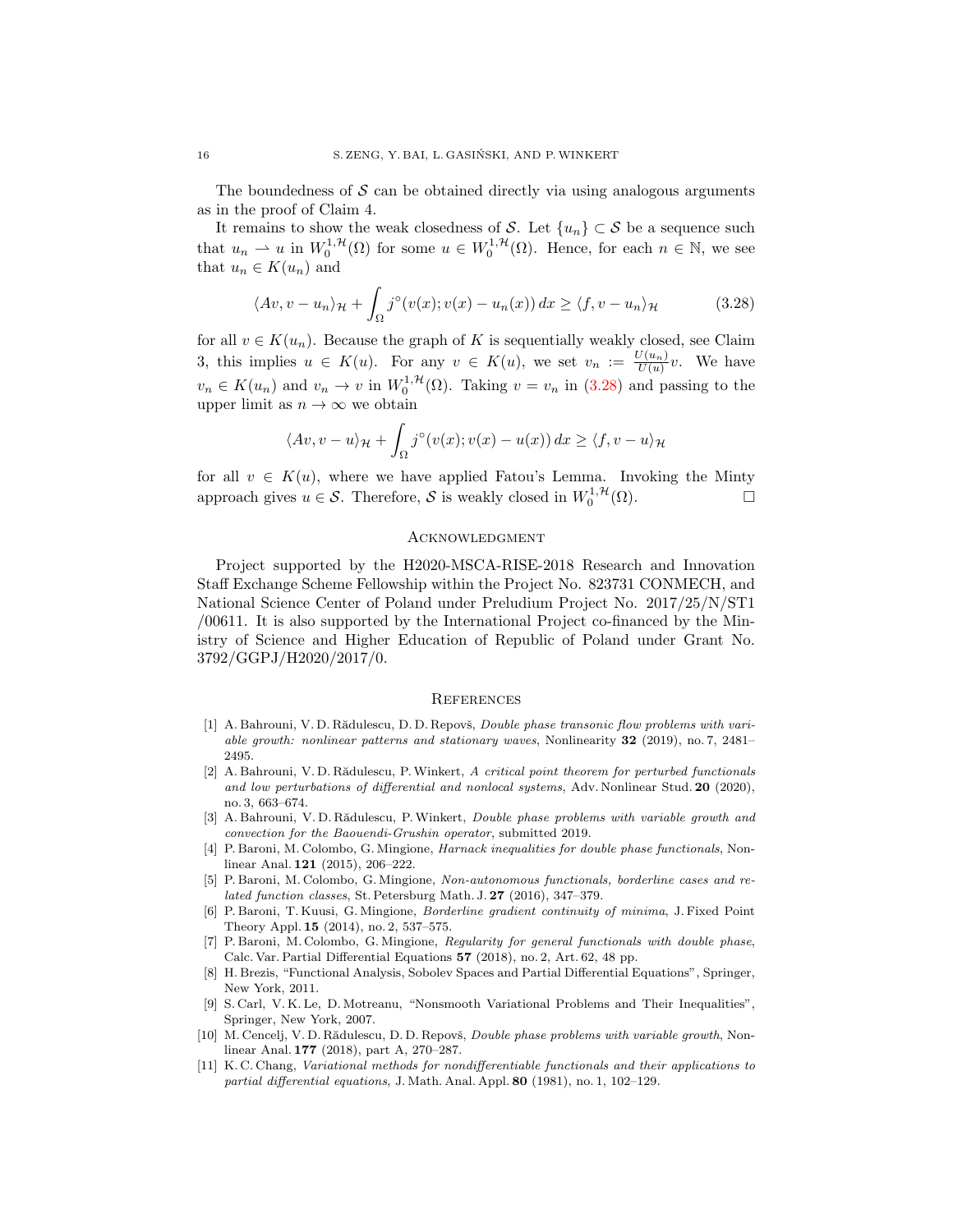- <span id="page-16-16"></span>[12] F. H. Clarke, "Optimization and Nonsmooth Analysis", Society for Industrial and Applied Mathematics (SIAM), Philadelphia, PA, 1990.
- <span id="page-16-10"></span>[13] F. Colasuonno, M. Squassina, Eigenvalues for double phase variational integrals, Ann. Mat. Pura Appl. (4) 195 (2016), no. 6, 1917–1959.
- <span id="page-16-6"></span>[14] M. Colombo, G. Mingione, Bounded minimisers of double phase variational integrals, Arch. Ration. Mech. Anal. 218 (2015), no. 1, 219–273.
- <span id="page-16-7"></span>[15] M. Colombo, G. Mingione, Regularity for double phase variational problems, Arch. Ration. Mech. Anal. 215 (2015), no. 2, 443–496.
- <span id="page-16-5"></span>[16] G. Cupini, P. Marcellini, E. Mascolo, *Local boundedness of minimizers with limit growth con*ditions, J. Optim. Theory Appl. 166 (2015), no. 1, 1–22.
- <span id="page-16-11"></span>[17] L. Gasiński, N.S. Papageorgiou, Constant sign and nodal solutions for superlinear double phase problems, Adv. Calc. Var., https://doi.org/10.1515/acv-2019-0040.
- <span id="page-16-17"></span>[18] L. Gasiński, N.S. Papageorgiou, "Nonsmooth Critical Point Theory and Nonlinear Boundary Value Problems", Chapman & Hall/CRC, Boca Raton, FL, 2005.
- <span id="page-16-18"></span>[19] L. Gasiński, N.S. Papageorgiou, Positive solutions for nonlinear elliptic problems with dependence on the gradient, J. Differential Equations 263 (2017), 1451–1476.
- <span id="page-16-12"></span>[20] L. Gasiński, P. Winkert, Constant sign solutions for double phase problems with superlinear nonlinearity, Nonlinear Anal. 195 (2020), 111739.
- <span id="page-16-13"></span>[21] L. Gasiński, P. Winkert, Existence and uniqueness results for double phase problems with convection term, J. Differential Equations 268 (2020), no. 8, 4183–4193.
- <span id="page-16-27"></span>[22] M. Kamenskii, V. Obukhovskii, P. Zecca, "Condensing Multivalued Maps and Semilinear Differential Inclusions in Banach Spaces", Walter de Gruyter & Co., Berlin, 2001.
- <span id="page-16-25"></span>[23] R. Kluge, On some parameter determination problems and quasi-variational inequalities, in: Theory of nonlinear operators, vol. 6, pp. 129–139, Akademie-Verlag, Berlin, 1978.
- <span id="page-16-0"></span>[24] V. K. Le, A range and existence theorem for pseudomonotone perturbations of maximal monotone operators, Proc. Amer. Math. Soc. 139 (2011), no. 5, 1645–1658.
- <span id="page-16-23"></span>[25] A. Lê, *Eigenvalue problems for the p-Laplacian*, Nonlinear Anal. **64** (2006), no. 5, 1057–1099.
- <span id="page-16-14"></span>[26] W. Liu, G. Dai, Existence and multiplicity results for double phase problem, J. Differential Equations 265 (2018), no. 9, 4311–4334.
- <span id="page-16-8"></span>[27] P. Marcellini, The stored-energy for some discontinuous deformations in nonlinear elasticity, in "Partial differential equations and the calculus of variations, Vol. II", vol. 2, 767–786, Birkhäuser Boston, Boston, 1989.
- <span id="page-16-9"></span>[28] P. Marcellini, Regularity and existence of solutions of elliptic equations with p, q-growth conditions, J. Differential Equations  $90$  (1991), no. 1, 1–30.
- <span id="page-16-24"></span>[29] S. Migórski, A. Ochal, M. Sofonea, "Nonlinear Inclusions and Hemivariational Inequalities", Springer, New York, 2013.
- <span id="page-16-19"></span>[30] N. S. Papageorgiou, V. D. Rădulescu, D. D. Repovš, *Double-phase problems and a discontinu*ity property of the spectrum, Proc. Amer. Math. Soc. 147 (2019), no. 7, 2899–2910.
- <span id="page-16-20"></span>[31] N. S. Papageorgiou, V. D. Rădulescu, D. D. Repovš, Double-phase problems with reaction of  $arbitrary growth$ , Z. Angew. Math. Phys.  $69$  (2018), no. 4, Art. 108, 21 pp.
- <span id="page-16-26"></span>[32] N. S. Papageorgiou, P.Winkert, "Applied Nonlinear Functional Analysis. An Introduction", De Gruyter, Berlin, 2018.
- <span id="page-16-15"></span>[33] K. Perera, M. Squassina, Existence results for double-phase problems via Morse theory, Commun. Contemp. Math. 20 (2018), no. 2, 1750023, 14 pp.
- <span id="page-16-21"></span>[34] V.D. Rădulescu, Isotropic and anistropic double-phase problems: old and new, Opuscula Math. 39 (2019), no. 2, 259–279.
- <span id="page-16-22"></span>[35] Q. Zhang, V. D. Rădulescu, *Double phase anisotropic variational problems and combined ef*fects of reaction and absorption terms, J. Math. Pures Appl. (9) 118 (2018), 159–203.
- <span id="page-16-1"></span>[36] V. V. Zhikov, Averaging of functionals of the calculus of variations and elasticity theory, Izv. Akad. Nauk SSSR Ser. Mat. 50 (1986), no. 4, 675–710.
- <span id="page-16-2"></span>[37] V. V. Zhikov, On Lavrentiev's phenomenon, Russian J. Math. Phys. 3 (1995), no. 2, 249–269.
- <span id="page-16-3"></span>[38] V. V. Zhikov, On some variational problems, Russian J. Math. Phys. 5 (1997), no. 1, 105–116.
- <span id="page-16-4"></span>[39] V. V. Zhikov, S. M. Kozlov, O. A. Oleĭnik, "Homogenization of Differential Operators and Integral Functionals", Springer-Verlag, Berlin, 1994.